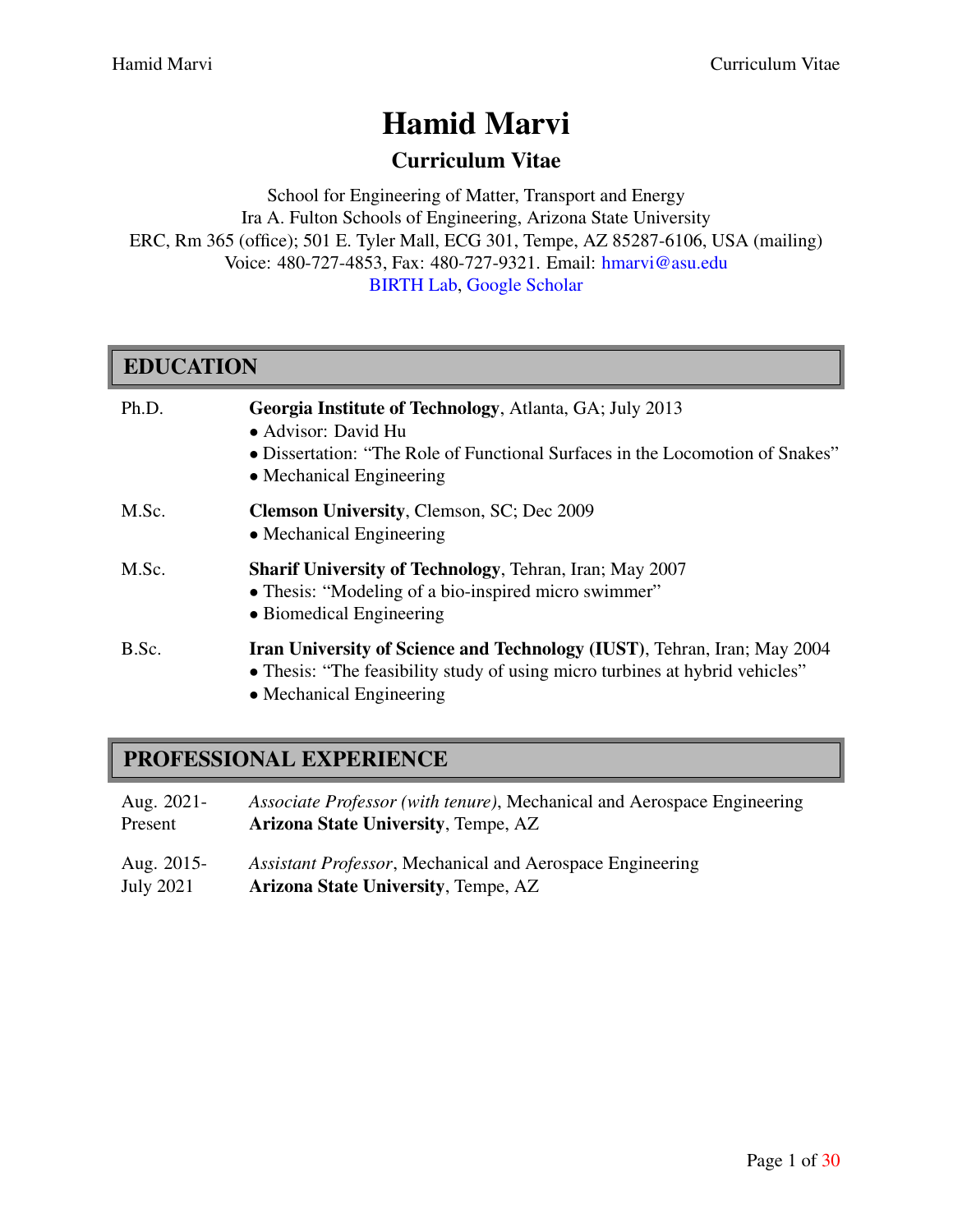| Aug. 2015-                     | <i>Graduate Faculty</i> , Biomedical Engineering                                                                                     |
|--------------------------------|--------------------------------------------------------------------------------------------------------------------------------------|
| Present                        | Senior Sustainability Scientist, Julie Ann Wrigley Global Institute of Sustain-<br>ability                                           |
|                                | Affiliate Faculty, Adaptive Intelligent Materials & Systems Center (AIMS)                                                            |
|                                | Affiliate Faculty, The Biomimicry Center                                                                                             |
|                                | Affiliate Faculty, The Center for Human, Artificial Intelligence, and Robotic<br>Teaming (CHART)                                     |
|                                | <i>Affiliate Faculty, Center for Complex System Safety (CCSS)</i>                                                                    |
|                                | Honors Faculty, Barrett, the Honors College                                                                                          |
|                                | Founder and Director, Bio-Inspired Robotics, Technology, and Healthcare                                                              |
|                                | (BIRTH) Laboratory                                                                                                                   |
|                                | <b>Arizona State University, Tempe, AZ</b>                                                                                           |
| Jan. 2014-<br><b>July 2015</b> | Postdoctoral Fellow, Mechanical Engineering<br><b>Carnegie Mellon University, Pittsburgh, PA</b>                                     |
|                                | Advisor: Metin Sitti                                                                                                                 |
| Aug. 2014-                     | Lecturer, Mechanical Engineering                                                                                                     |
| Dec. 2014                      | <b>Carnegie Mellon University, Pittsburgh, PA</b>                                                                                    |
| Aug. 2013-<br>Jan. 2014        | Postdoctoral Fellow, Mechanical Engineering<br>Georgia Institute of Technology, Atlanta, GA<br>Advisors: Daniel Goldman and David Hu |
|                                |                                                                                                                                      |

# **RESEARCH**

# HONORS & AWARDS

| 2018<br>$2017 - 2018$ | - Origins Project Faculty Research Award, The Origins Project at ASU<br>- KEEN Professorship, The Kern Family Foundation |
|-----------------------|--------------------------------------------------------------------------------------------------------------------------|
| 2015                  | - Peebles Award for Graduate Student Research in Adhesion Science, Adhesion                                              |
|                       | Society                                                                                                                  |
| 2014                  | - Sigma Xi Best Ph.D. Thesis Award, Georgia Institute of Technology                                                      |
| 2013                  | - Milliken & Company Travel Grant and Honorarium, Milliken Graduate                                                      |
|                       | Research Symposium                                                                                                       |
| $2012 - 2013$         | - GoSTEM Graduate Teaching Fellowship, Georgia Tech, Goizueta Founda-                                                    |
|                       | tion                                                                                                                     |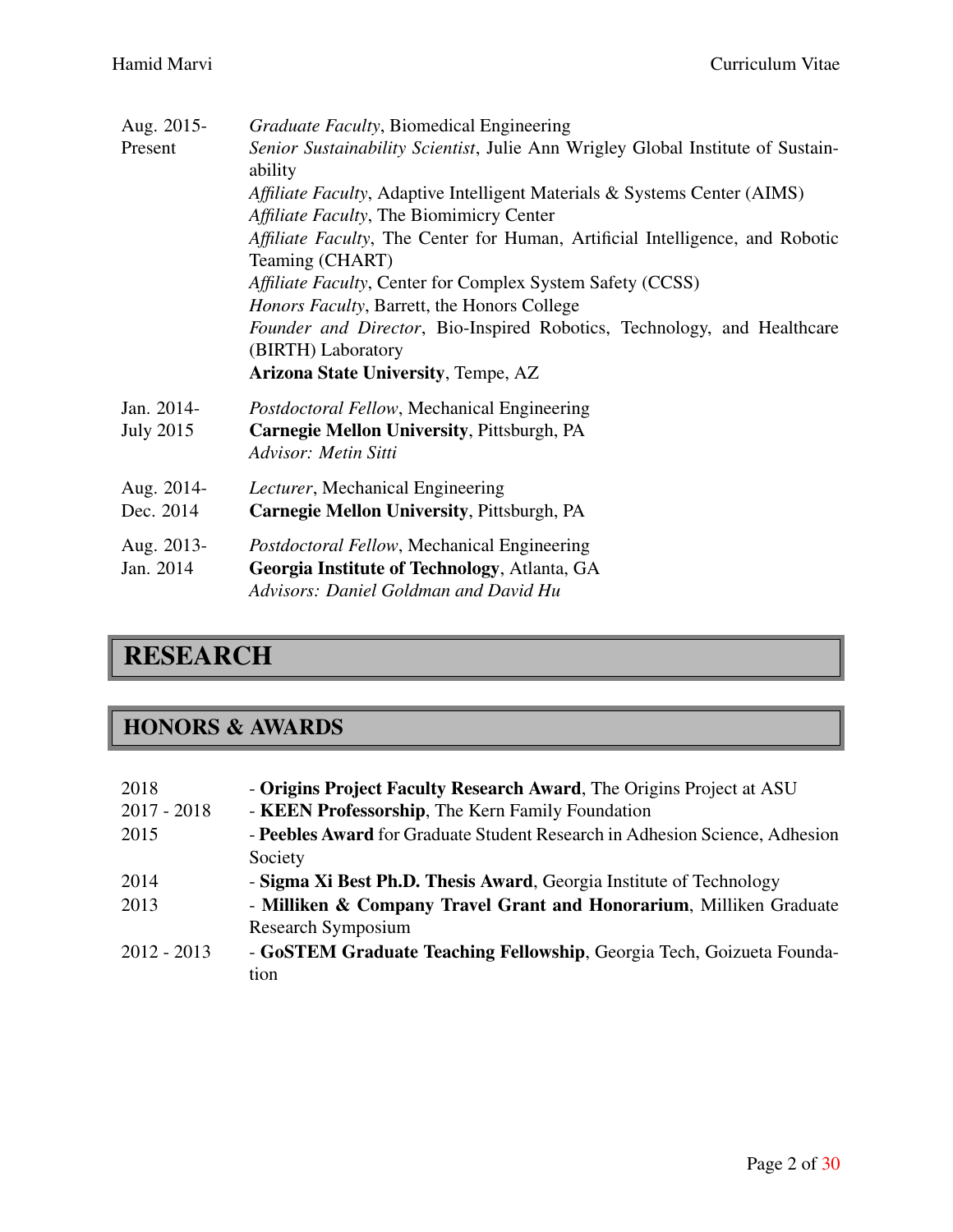| 2012 | - Best Student Paper of the Year in Four Conferences, American Society of    |
|------|------------------------------------------------------------------------------|
|      | Mechanical Engineers, Dynamic Systems and Control Division, ASME-DSCD        |
|      | Mechatronics (among all of the papers presented at ASME-DSCC, Ameri-         |
|      |                                                                              |
|      | can Control Conference (ACC), ASME-IEEE International Conference on Ad-      |
|      | vanced Intelligent Mechatronics (AIM), and International Federation of Auto- |
|      | matic Control (IFAC) Symposium on Mechatronic Systems)                       |
|      | - TechSTAR Award, Georgia Tech                                               |
|      | - Finalist, Innovation Competition, Georgia Tech Research and Innovation     |
|      | Conference                                                                   |
|      | - Best Poster Award, Georgia Tech Research and Innovation Conference         |
|      | - NSF Travel Award, Materials Research Society                               |
|      | - Shirley-Chan Honorary DBIO Student-travel Grant                            |
|      | - DOE Travel Grant, APS Energy Research Workshop                             |
|      | - NSF IOS Travel Award, Society for Integrative and Comparative Biology      |
| 2011 | - Emerald Publishing Literati Network Award for Excellence granted to        |
|      | article entitled "The Effect of Up-armoring the High-Mobility Multi-purpose  |
|      | Wheeled Vehicle (HMMWV) on the Off-road Vehicle Performance"                 |
|      | - Finalist, Best Student Paper Award at the ASME Dynamic Systems and         |
|      | Control Conference, Arlington, VA                                            |
|      | $\mathbf{M}$                                                                 |

- ASME Student Travel Award, Dynamic Systems and Control Conference

| <b>Awards to Advisees (for work I supervised)</b> |                                                                                                                                                                                                                                                                                  |  |
|---------------------------------------------------|----------------------------------------------------------------------------------------------------------------------------------------------------------------------------------------------------------------------------------------------------------------------------------|--|
| 2021                                              | - ARCS Scholarship, Achievement Rewards for College Scientists (ARCS)<br>Foundation); Awarded to Reza Ahmed                                                                                                                                                                      |  |
| 2020                                              | - Outstanding Graduate Research Award, ASU Graduate and Professional<br>Student Association (GPSA); Awarded to Mahdi Ilami                                                                                                                                                       |  |
|                                                   | - Completion Fellowship, ASU Graduate College; Awarded to Mahdi Ilami<br>- Honorable Mention, NSF Graduate Research Fellowship Program; Olga<br>Skowronek                                                                                                                        |  |
| 2018                                              | - Keynote Speaker at TEDx ASU; Andrew Thoesen<br>- ASU-NASA SpaceGrant Fellowship; Awarded to Andrew Thoesen<br>- IEEE International Conference on Robotics and Automation (ICRA)                                                                                                |  |
|                                                   | <b>Travel Award</b> ; Awarded to Andrew Thoesen<br>- ASU GPSA Travel Award; Awarded to Andrew Thoesen                                                                                                                                                                            |  |
| 2017                                              | - ASU GPSA Travel Award; Awarded to Hosain Bagheri<br>- 2nd Place, Simulating Reality Contest by MSC Adams, University Cate-<br>gory; Awarded to Andrew Thoesen                                                                                                                  |  |
| $2015 - 2020$                                     | - ASU GPSA Travel Award; Awarded to Hosain Bagheri<br>- ASU Master's Opportunity for Research in Engineering (MORE) Award;<br>Awarded to 9 of my Master's Students<br>- ASU Fulton Undergraduate Research Initiative (FURI) Award; Awarded<br>to 28 of my Undergraduate Students |  |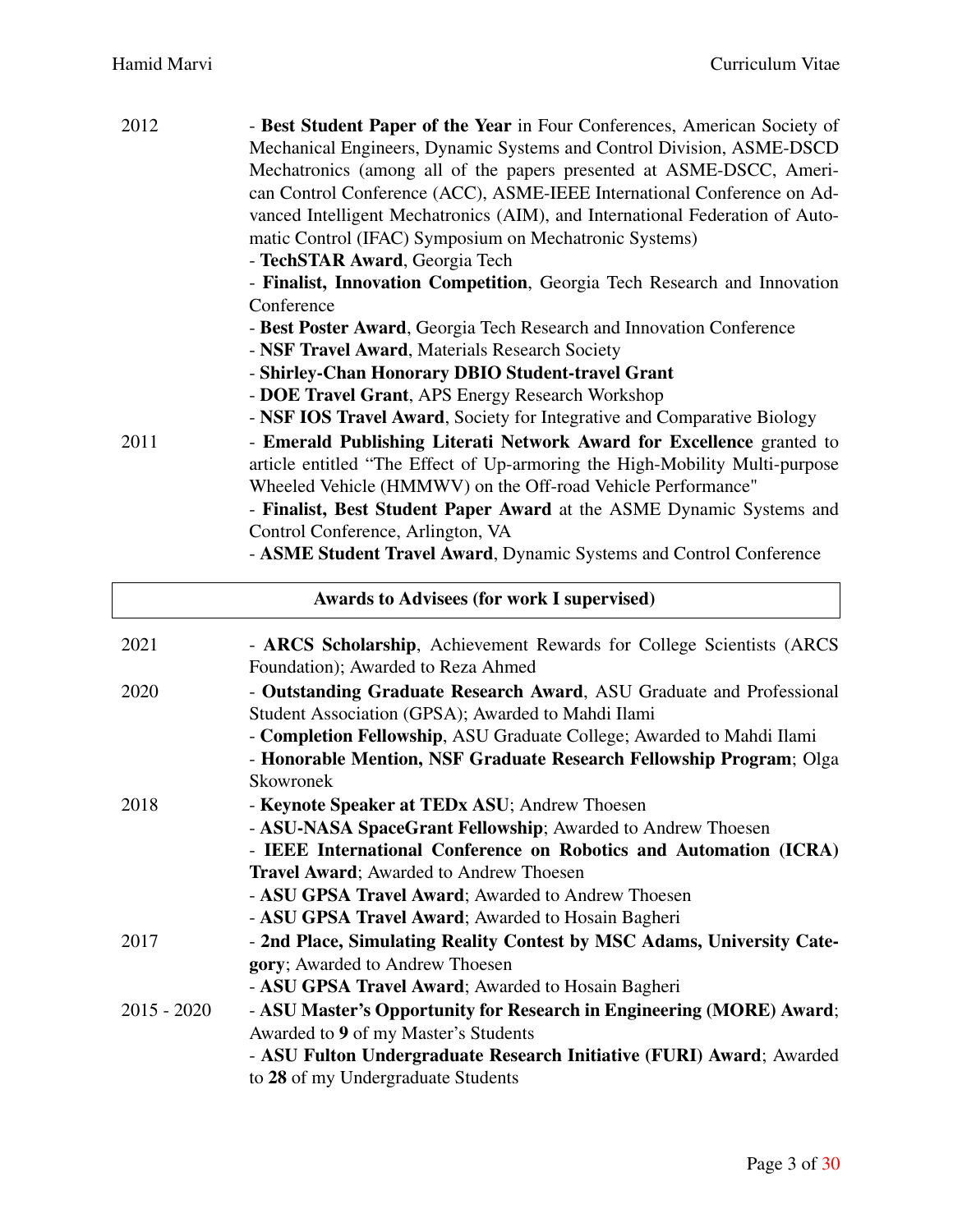# PUBLICATIONS

### Summary of Publications and Intellectual Property:

Manuscripts in Preparation: 7 Manuscripts Submitted / In Revision: 2 Total Journal Publications (Published, In Press, and /or Accepted): 32 Invited Book Chapters Published / In Press: 4 Journal Editorials: 1 Refereed Conference Papers: 11 Intellectual Property: International Patents Pending 3; U.S. Patents Pending 4; Provisional Patents 7 Total citations according to Google Scholar: 928 (h-index=13, i10-index=16)

### Note:

*∗* indicates corresponding author.

Bold indicates ASU Ph.D. students advised.

Underline indicates ASU Master's students advised.

# indicates ASU undergraduate students advised.

‡ indicates high school students advised.

<sup>∞</sup> indicates visiting scholars supervised.

*×* indicates ASU postdoctoral researcher supervised.

<sup>+</sup> indicates equal contributions.

*∼* indicates presenting author.

Impact factors are either from 2018 Journal Citation Reports, Web of Science Group or 2018 CiteScore.

# Journal Articles in Preparation

- 1. A. Das, N. Masurkar, M. Rudraboina, H. Nemati, F. Alvidrez, E. Dehghan-Niri, H. Marvi*∗* , "A Lizard-inspired Tube Inspector Robot," *IEEE RA-L*.
- 2. S. Ahmadi<sup>#</sup>, S. Cummings<sup>#</sup>, C. Roy, H. Bagheri, B. Cota-Valenzuela, B. Cherry, M.M. Peet, S. Berman, D. Aukes, X. He, R.E. Fisher, H. Marvi*∗* , "An Analysis of Octopus Muscle Structure and Function via Magnetic Resonance Imaging and Finite Element Analysis."
- 3. M. Ilami, D. Edwards, A. Moorthi, S. Sarkar, A. Petras, H. Marvi*∗* , "Closed Loop Magnetic Needle Steering Without Visual Feedback."
- 4. R. Ahmed, R. Calandra, H. Marvi*∗* , "Model-based Visual Predictive Control of Ferrofluid Droplets."
- 5. R. Casleton, H. Bagheri, A. Morgenthaler, S. Shaikh, M. Sorge, B. Tucker, M.M. Peet, S. Berman, D. Aukes, X. He, S.C. Pratt, H. Marvi, R.E. Fisher*∗* , "Chemoreception in *Octopus bimaculoides*."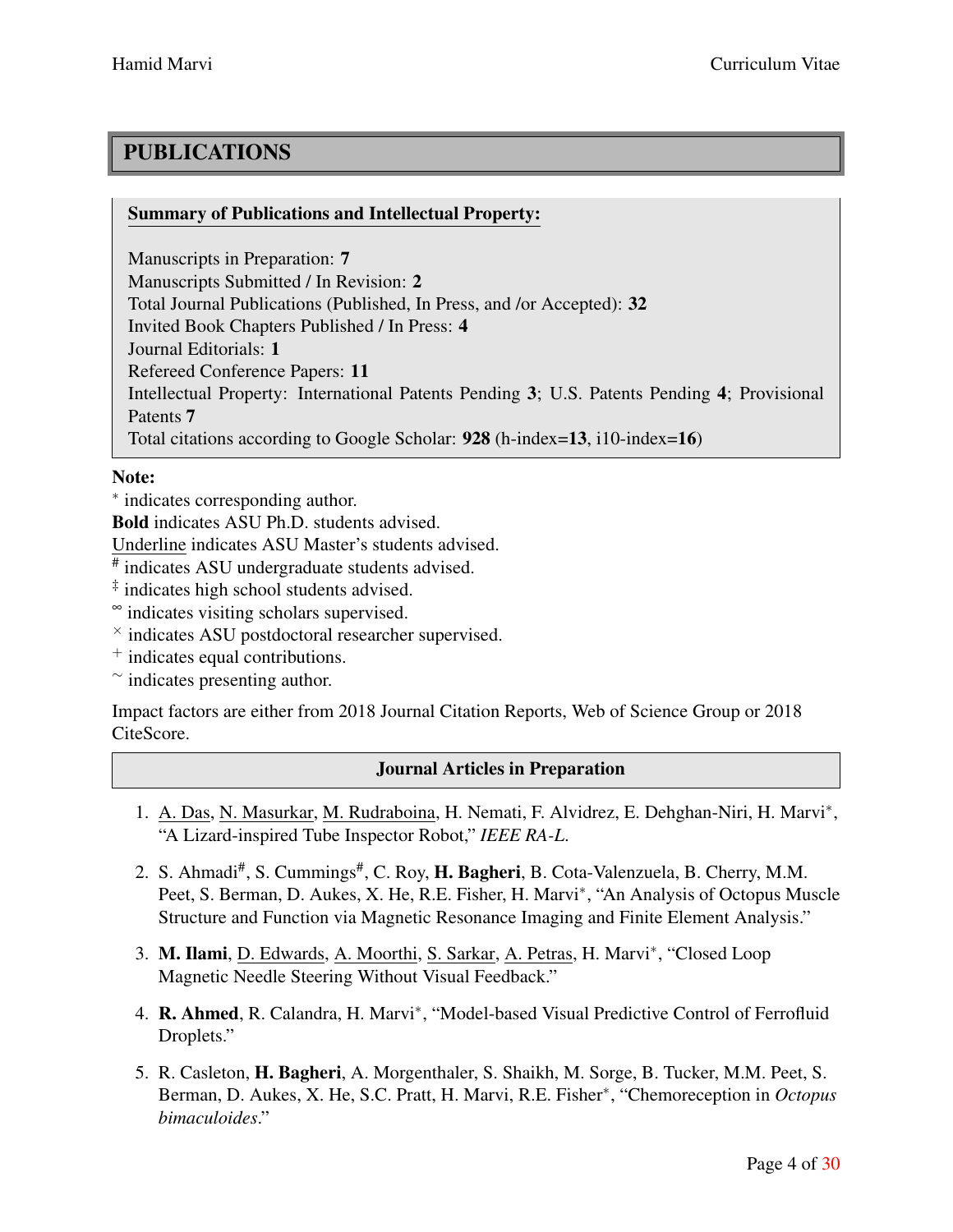- 6. H. Bagheri, T. Hancer<sup>#</sup>, S. Ahmadi<sup>#</sup>, T. Ruggiero<sup>#</sup>, <u>P.T. Chen,</u> B. Gregger, M.M. Peet, S. Berman, D. Aukes, X. He, R.E. Fisher, H. Marvi*∗* , "Experimental Verification of Arm Muscle Functionalities in *Octopus bimaculoides*."
- 7. **H. Bagheri**, N.K. Ofosu, B. Bethke<sup>#</sup>, D. Aukes, J. Tao, H. Marvi<sup>∗</sup>, "A self-contained Bioinspired Robot for Effective Burrowing in Granular Media."
- 8. S. Vajrala, H. Bagheri, H. Marvi, H. Emady*∗* , "Impact of Non-spherical Projectiles on Dry Granular Media."

### Manuscripts in Review

- 1. H. Bagheri, V. Jayanetti, H.R. Burch, C.E. Brenner# , H. Marvi*∗* , "Mechanics of Bipedal and Quadrupedal Locomotion on Dry and Wet Granular Media," *Journal of Field Robotics*. *[2019 Impact factor: 3.58]*
- 2. S. Zamen, E. Dehghan-Niri*∗* , M. Ilami, V. Senthilkumar, H. Marvi, "Recurrence Analysis of Dry-couplant Ultrasonic Lamb Waves in Plate-like Structures," *IEEE Transactions on Ultrasonics, Ferroelectrics, and Frequency Control*. *[2019 Impact factor: 3.11]*

### Peer-Reviewed Journal Articles

#### At ASU

- 1. C. Lo, Y. Zhao, C. Kim, Y. Alsaid, R. Khodambashi, M. Peet, R. Fisher, H. Marvi, S. Berman, D. Aukes, X. He*∗* , "Highly Stretchable Self-Sensing Actuator Based on Conductive Photothermally-Responsive Hydrogel," *Materials Today*, (In Press). *[2019 Impact factor: 26.42]*
- 2. R.J. Ahmed, M. Ilami, J. Bant<sup>#</sup>, B. Beigzadeh<sup>∞</sup>, H. Marvi<sup>∗</sup>, "A Shapeshifting Ferrofluidic Robot," *Soft Robotics*, (In Press). *[2020 Impact factor: 8.07]*
- 3. D. Atkinson, T. DSouza, J. Rajput, N. Tasnim, J. Muthuswamy, H. Marvi, J. J. Pancrazio*∗* , "Advances in Implantable Microelectrode Array Insertion and Positioning," *Neuromodulation: Technology at the Neural Interface*, (In Press). *[2019 Impact factor: 4.03]*
- 4. A. Thoesen*×*, H. Marvi*∗* , "Planetary Surface Mobility And Exploration: A Review," *Current Robotics Reports*, (In Press).
- 5. H. Nemati, F. Alvidrez, <u>A. Das, N. Masurkar, M. Rudraboina</u>, H. Marvi, E. Dehghan-Niri<sup>\*</sup>, "Integrating Electromagnetic Acoustic Transducers into Modular Robotic Gripper for Inspection of Tubular Components," *Materials Evaluation*, (In Press). *[2019 Impact factor: 0.48]*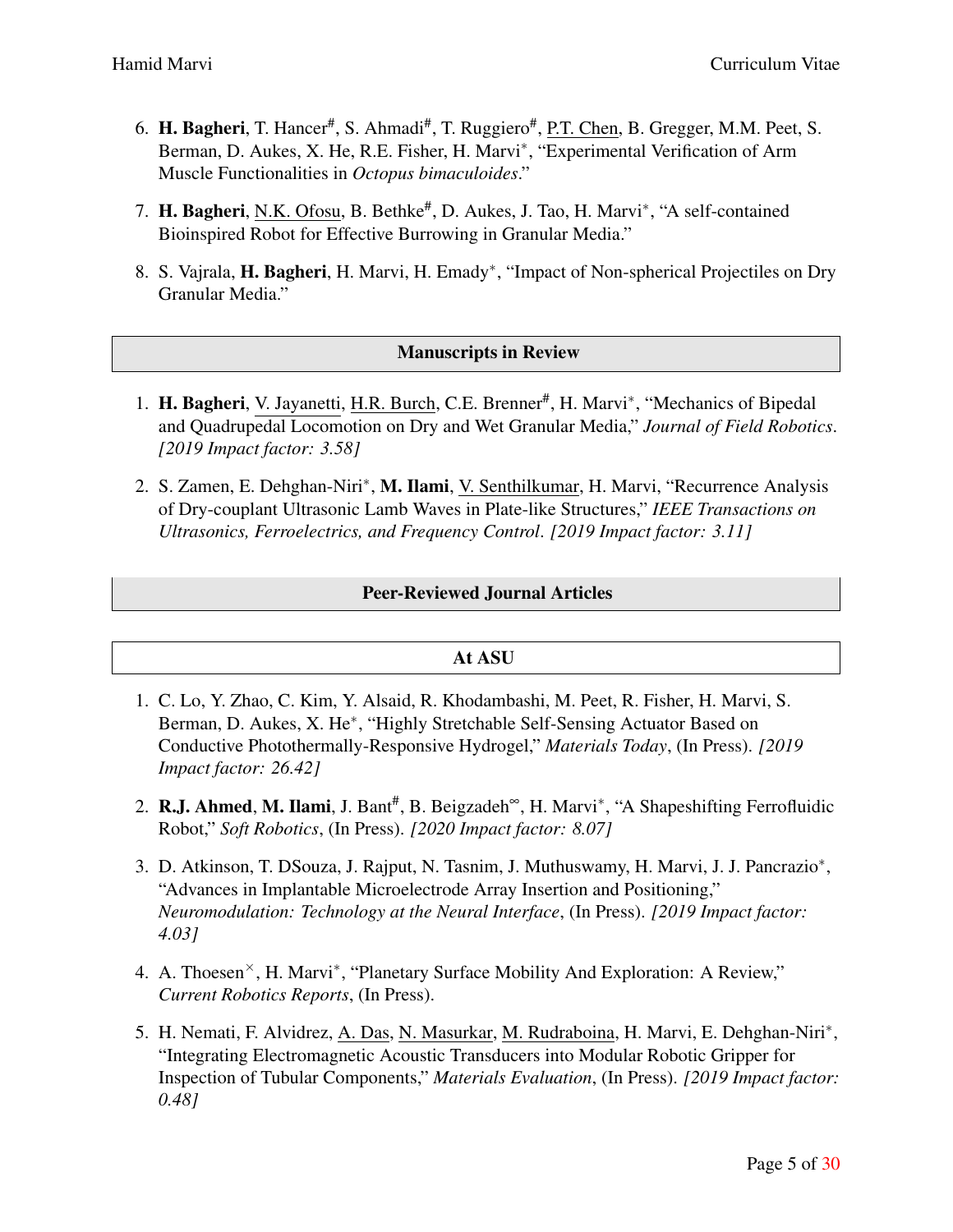- 6. D. Li, S. Huang, Y. Tang, J. Tao, H. Marvi, D. Aukes*∗* , "Compliant Fins for Locomotion in Granular Media," *IEEE Robotics and Automation Letters (RA-L)*, 6(3), pp 5984-5991, 2021. *[2019 Impact factor: 3.60]*
- 7. R. Khodambashi, Y. Alsaid, R. Rico, M.M. Peet, H. Marvi, R.E. Fisher, S. Berman, X. He*∗* , D. Aukes*∗* , "Heterogeneous Hydrogel Structures with Spatiotemporal Reconfigurability using Addressable and Tunable Voxels," *Advanced Materials*, 33(10), pp 2005906, 2021. *[2019 Impact factor: 27.40]*
- 8. M. Ilami, H. Bagheri, R. Ahmed<sup>+</sup>, E. O. Skowronek<sup>+</sup>, H. Marvi<sup>\*</sup>, "Bioinspired Soft Robots: Materials, Sensors, and Actuators," *Advanced Materials*, 2003139, 2020. *[2019 Impact factor: 27.40]*
- 9. A. Thoesen, T. McBryan<sup>#</sup>, D. Mick<sup>#</sup>, M. Green<sup>#</sup>, J. Martia<sup>#</sup>, H. Marvi<sup>\*</sup>, "Granular Scaling Laws for Helically-driven Dynamics," *Physical Review E*, 102, 032902, 2020. *[2019 Impact factor: 2.30]*
- 10. A. Thoesen, T. McBryan<sup>#</sup>, D. Mick<sup>#</sup>, M. Green<sup>#</sup>, J. Martia<sup>#</sup>, H. Marvi<sup>∗</sup>, "Comparative performance of granular scaling laws for lightweight grouser wheels in sand and lunar simulant," *Powder Technology*, 373, pp 336-346, 2020. *[2019 Impact factor: 4.14]*
- 11. M. Ilami<sup>+</sup>, R.J. Ahmed<sup>+</sup>, A. Petras<sup>#</sup>, B. Beigzadeh<sup>∞</sup>, H. Marvi<sup>\*</sup>, "A Magnetically Actuated Method of Needle Steering in Soft Phantom Tissue," *Nature Scientific Reports*, 10(1), pp 1-11, 2020. *[2019 Impact factor: 4.00]*
- 12. S. Huang, Y. Tang, H. Bagheri, D. Li, A. Ardente, D. Aukes, H. Marvi, J. Tao*∗* , "Effects of friction anisotropy on upward burrowing behavior of soft robots in granular materials," *Advanced Intelligent Systems*, 1900183, 2020.
- 13. H. Bagheri, S. Cummings<sup>#</sup>, C. Roy, R. Casleton, A. Wan, N. Erjavic, A. Hu<sup>#</sup>, S. Berman, M.M. Peet, D. Aukes, X. He, S.C. Pratt, R.E. Fisher, H. Marvi*∗* , "New Insights on the Control and Function of Octopus Suckers," *Advanced Intelligent Systems*, 1900154, 2020.
- 14. A. Salimi Lafmejani, A. Doroudchi, H. Farivarnejad, X. He, D. Aukes, M.M. Peet, H. Marvi, R.E. Fisher, S. Berman*∗* , "Kinematic Modeling and Trajectory Tracking Control of an Octopus-Inspired Continuum Robot," *IEEE Robotics and Automation Letters (RA-L)*, 5(2), pp 3460-3467, 2020. *[2019 Impact factor: 3.60]*
- 15. A. Thoesen, T. McBryan<sup>#</sup>, M. Green<sup>#</sup>, D. Mick<sup>#</sup>, J. Martia<sup>#</sup>, H. Marvi<sup>\*</sup>, "Revisiting Scaling Laws for Robotic Mobility in Granular Media," *IEEE Robotics and Automation Letters (RA-L)*, 5(2), pp 1319-1325, 2020. *[2019 Impact factor: 3.60]*
- 16. M. Ilami, R.J. Ahmed, D. Edwards, E. Thompson<sup>#</sup>, S. Zeinolabedinzadeh, H. Marvi<sup>\*</sup>, "Magnetically actuated tunable soft electronics," *American Chemical Society (ACS) Omega*, 4, pp 2124221250, 2019. *[2019 Impact factor: 2.87]*
- 17. A. Thoesen, T. McBryan<sup>#</sup>, H. Marvi<sup>\*</sup>, "Helically-driven Granular Mobility and Gravity-variant Scaling Factors," *Royal Society of Chemistry Advances*, 9, pp 12572-12579, 2019. *[2019 Impact factor: 3.12]*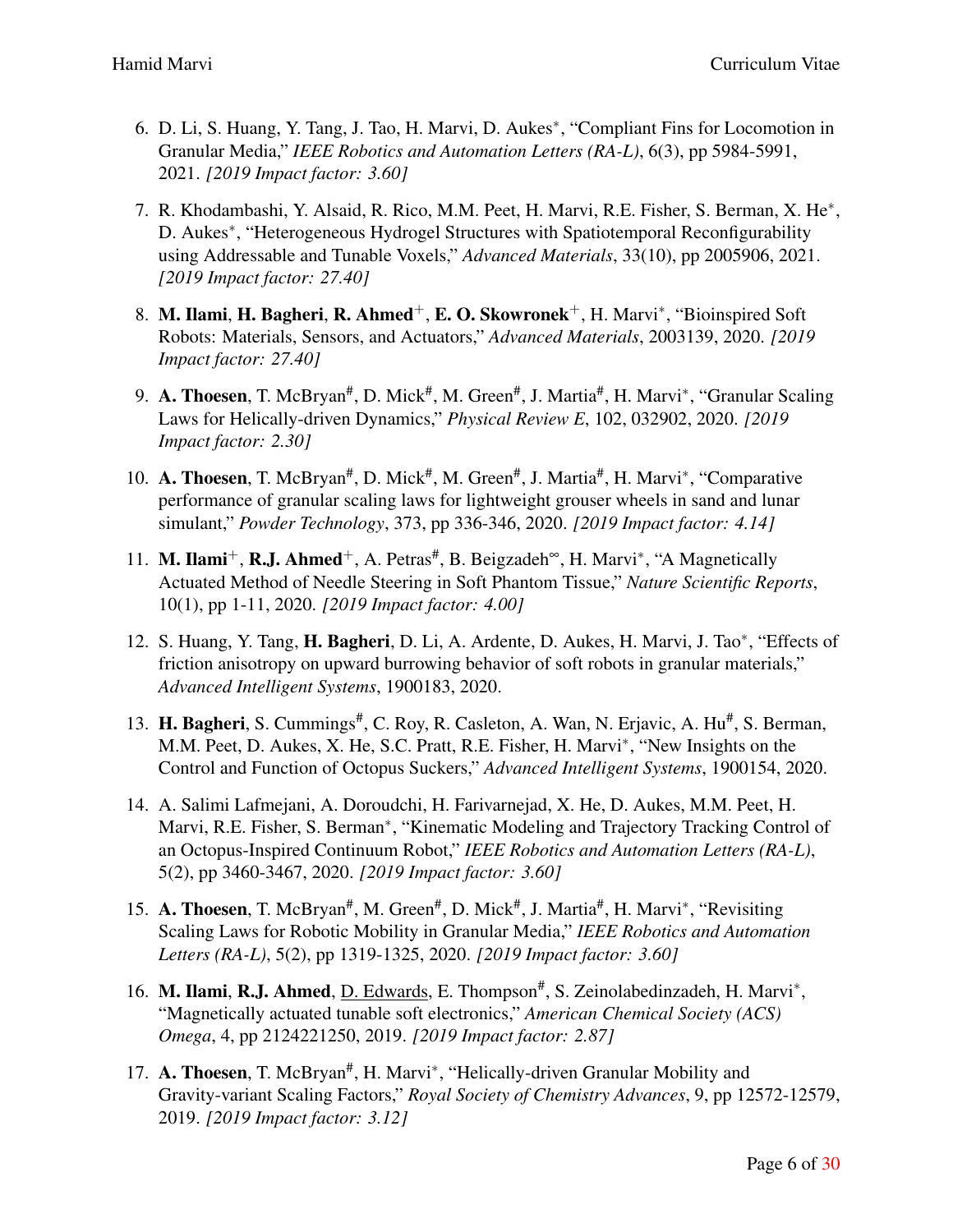- 18. A. Thoesen, S. Ramirez<sup>#</sup>, H. Marvi<sup>\*</sup>, "Screw-Generated Forces in Granular Media," *American Institute of Chemical Engineering Journal*, 65(3), pp 894-903, 2019. *[2019 Impact factor: 3.52]*
- 19. G. Lin+, Z. Ye+, X. Dong+, H. Marvi, O. Erin, W. Hu, M. Sitti*<sup>∗</sup>* , "Shape-programmable magnetic soft matter," *Proceedings of the National Academy of Sciences*, 201608193, 2016. *[2019 Impact factor: 9.41]*
- 20. H. Marvi, J. Cook, J. Streator, D. Hu*∗* , "Snakes Move Their Scales to Increase Friction," *Journal of Biotribology, Special Issue: Biotribology in Nature*, 5, pp 52-60, 2016. *[2019 CiteScore: 2.18]*
- 21. H. Marvi<sup>+</sup>, S. Song<sup>+</sup>, M. Sitti<sup>\*</sup>, "Experimental Investigation of Optimal Adhesion of Mushroom-like Elastomer Microfibrillar Adhesives," *Langmuir*, 31(37), pp 10119-10124, 2015. *[2019 Impact factor: 3.56]*

#### Before ASU

- 22. H. Marvi<sup>+</sup>, Y. Han<sup>+</sup>, M. Sitti<sup>\*</sup>, "Actively Controlled Fibrillar Friction Surfaces," *Applied Physics Letters*, 106(5), pp 051602, 2015. *[2018 Impact factor: 3.52]*
- 23. H. Marvi, C. Gong, N. Gravish, H. Astley, M. Travers, R. Hatton, J. Mendelson, H. Choset, D. Hu, and D. Goldman*∗* , "Sidewinding with minimal slip: snake and robot ascent of sandy slopes," *Science*, 346(6206), pp 224-229, 2014. *[2018 Impact factor: 41.06]*
- 24. H. Marvi, J. Bridges, D. Hu*∗* , "Snakes Mimic Earthworms: Propulsion Using Rectilinear Traveling Waves," *Journal of the Royal Society Interface*, 10(84), 2013. *[2018 Impact factor: 3.22]*
- 25. H. Marvi, D. Hu*∗* , "Friction Enhancement in Concertina Locomotion of Snakes," *Journal of the Royal Society Interface*, 9(76), pp 3067-3080, 2012. *[2018 Impact factor: 3.22]*
- 26. B. Vasaghi-Gharamaleki, M. Keshavarz*∗* , S. Gharibzadeh, M. Sotodeh, H. Marvi, J. Mosayebnejad, and I. Ebrahimi Takamjani, "Temperature Changes During and after Eccentric Contractions and its Effect on Force and Desmin Loss in Rat," *Acta Medica Iranica*, 49(4), pp 225-232, 2011. *[2018 CiteScore: 0.91]*
- 27. M. Grujicic*∗* , G. Arakere, W. C. Bell, H. Marvi, H. V. Yalavarthy, B. Pandurangan, I. Haque and G. M. Fadel, "Reliability-based Design Optimization for Durability of Ground-vehicle Suspension-system Components," *Journal of Materials Engineering and Performance*, 19(3), pp 301-313, 2010. *[2018 Impact factor: 1.48]*
- 28. M. Grujicic*∗* , T. He, H. Marvi, B. A. Cheeseman, C. F. Yen, "A Comparative Investigation of the Use of Laminate-level Meso-scale and Fracture-mechanics Enriched Meso-scale Composite-material Models in Ballistic Resistance Analyses," *Journal of Materials Science*, 45, pp 3136-3150, 2010. *[2018 Impact factor: 3.44]*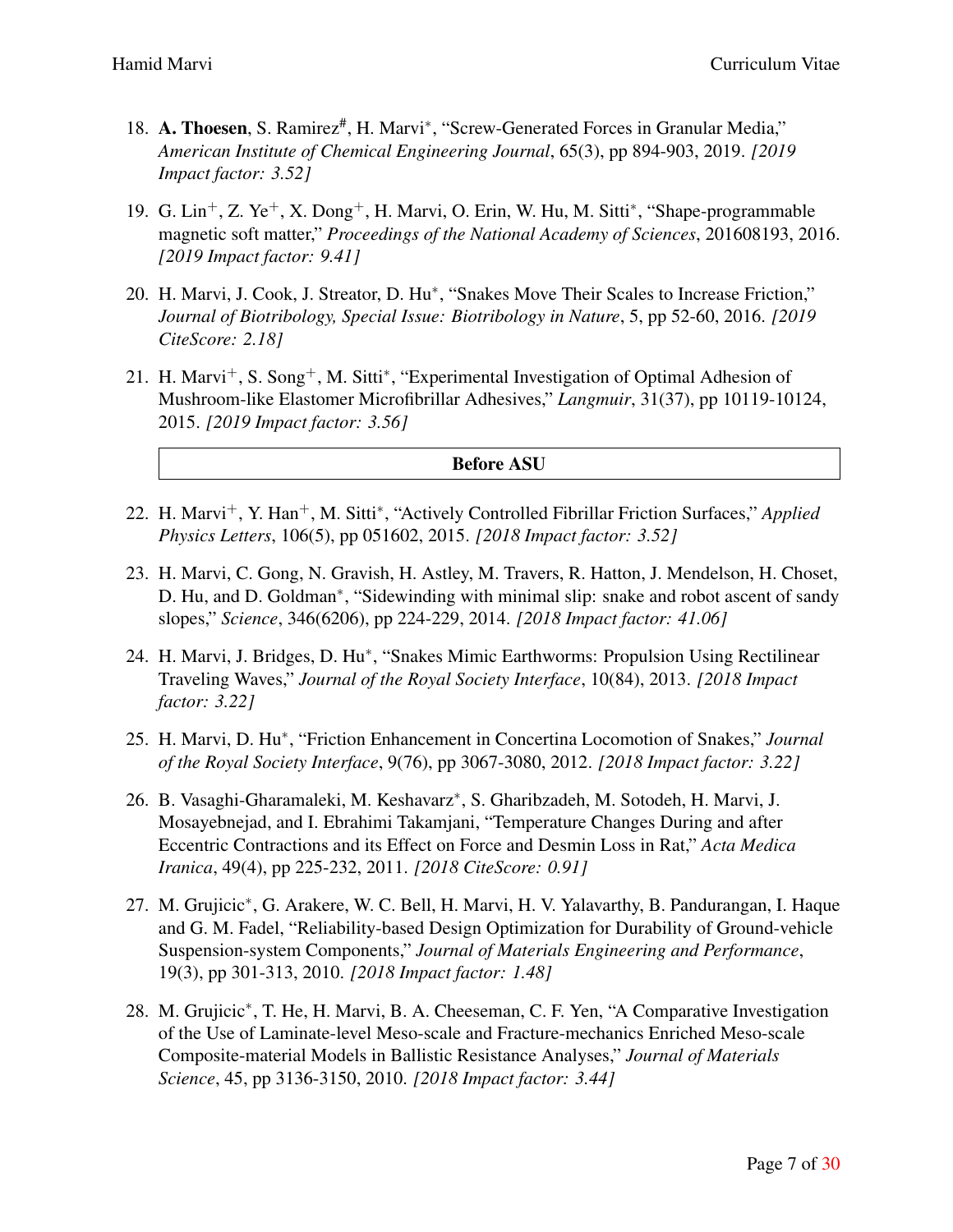- 29. M. Grujicic*∗* , H. Marvi, G. Arakere, W. C. Bell, I. Haque "The Effect of Up-armoring the High-Mobility Multi-purpose Wheeled Vehicle (HMMWV) on the Off-road Vehicle Performance," *Multidiscipline Modeling in Materials and Structures*, 6(2), pp 1169-1182, 2010. (Emerald Publishing Literati Network Award for Excellence) *[2018 CiteScore: 0.75]*
- 30. M. Grujicic*∗* , H. Marvi, G. Arakere, I. Haque, "A Finite Element Analysis of Pneumatic-Tire/Sand Interactions During Off-Road Vehicle Travel," *Multidiscipline Modeling in Materials and Structures*, 6(2), pp. 284-308, 2010. *[2018 CiteScore: 0.75]*
- 31. B. Vasaghi-Gharamaleki, M. Keshavarz*∗* , S. Gharibzadeh, H. Marvi, J. Mosayebnejad, and I. Ebrahimi Takamjani, "The Effect of Temperature on Eccentric Contraction-induced Isometric Force Loss in Isolated Perfused Rat Medial Gastrocnemius Muscle," *Tehran University Medical Journal*, 66(6), pp 388-395, 2008. *[2018 CiteScore: 0.24]*
- 32. B. Vasaghi-Gharamaleki, M. Keshavarz*∗* , S. Gharibzadeh, M. Sotodeh, H. Marvi, J. Mosayebnejad, and I. Ebrahimi Takamjani, "The Influence of Temperature Alterations on Eccentric Contraction-Induced Isometric Force and Desmin Loss in Rat Medical Gastrocnemius Muscle," *Journal of Medical Sciences*, 8(2), pp 162-169, 2008. *[2018 Impact Factor: 0.83]*

# Invited Book Chapters

- 1. A. Thoesen, H. Marvi*∗* , "Scaling Predictions for Lightweight Lunar Rover Mobility," In *Recent Advancement in Space Robotics and Autonomous Systems*, Editor: Yang Gao, The Institute of Engineering and Technology, Stevenage, England, 2020. (In Press)
- 2. C. Lo, Y. Zhao, Y. Ma, S. Wu, Y. Alsaid, M.M. Peet, R.E. Fisher, H. Marvi, D. Aukes, S. Berman, X. He<sup>\*</sup>, "Bioinspired Sensors and Actuators Based on Stimuli-Responsive Hydrogels for Underwater Soft Robotics," In *Bioinspired Sensing, Actuation, and Control in Underwater Soft Robotic Systems*, Editors: Derek Paley and Norman Wereley, Springer, New York, USA, pp 99-115, 2020.
- 3. H. Bagheri, S. Berman, M.M. Peet, D. Aukes, X. He, S.C. Pratt, R.E. Fisher, H. Marvi*∗* , "Control and Functionality of Octopus Arms and Suckers," In *Bioinspired Sensing, Actuation, and Control in Underwater Soft Robotic Systems*, Editors: Derek Paley and Norman Wereley, Springer, New York, USA, pp 189-212, 2020.
- 4. S. Shivakumar, D. Aukes, S. Berman, X. He, R.E. Fisher, H. Marvi, M.M. Peet*∗* , "Decentralized Estimation and Control of a Soft Robotic Arm," In *Bioinspired Sensing, Actuation, and Control in Underwater Soft Robotic Systems*, Editors: Derek Paley and Norman Wereley, Springer, New York, USA, pp 229-246, 2020.

#### Editorial Articles

1. H. Marvi*∗* , G.Z. Lum*∗* , I.D. Walker*∗* , "Opportunities and Challenges in Soft Robotics," *Advanced Intelligent Systems*, Special Issue on Soft Robotics, 2020.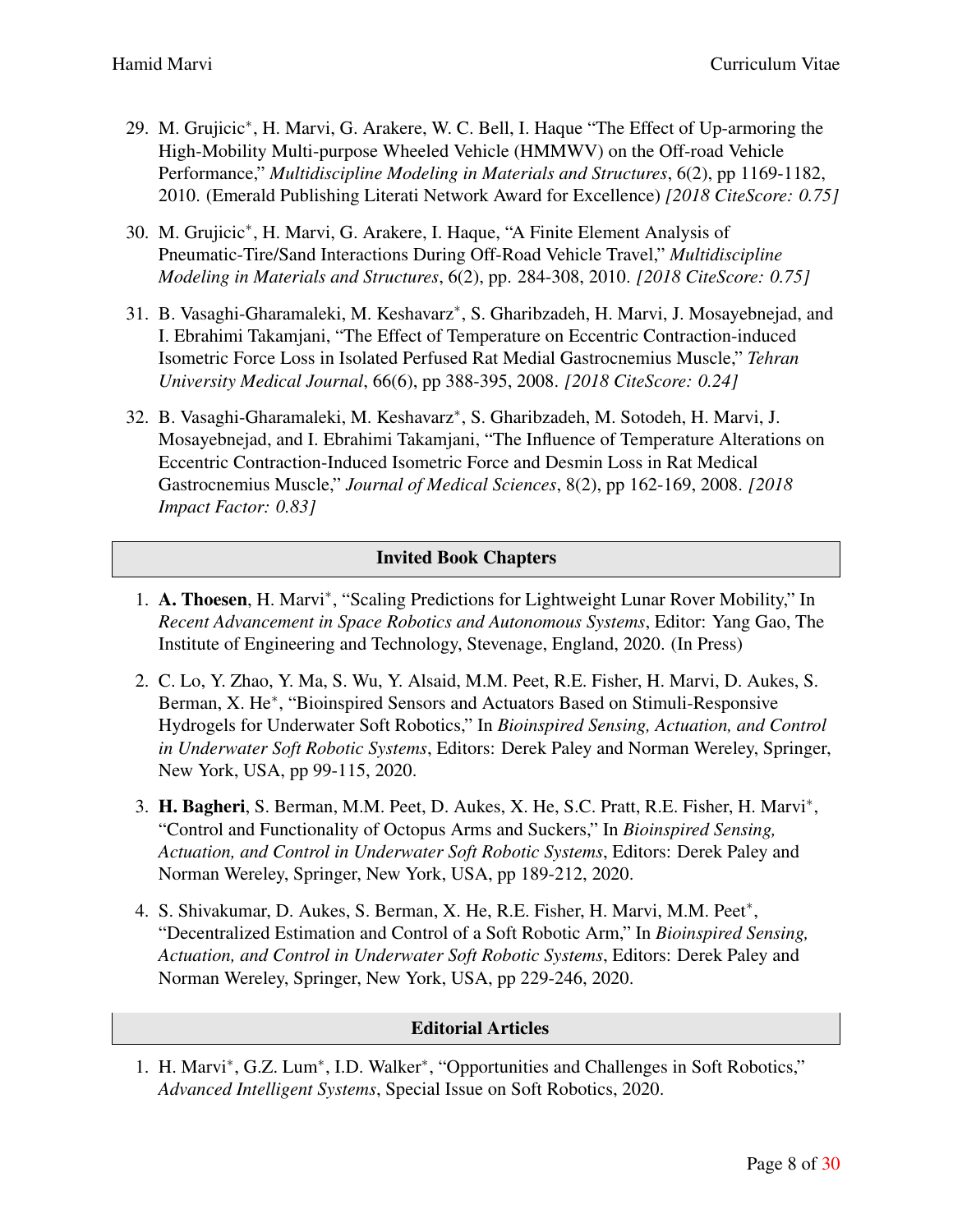### Peer-Reviewed Conference Proceedings (Full Papers)

### At ASU

- 1. K. Carpenter, A. Thoesen, D. Mick<sup>#</sup>, J. Martia<sup>#</sup>, M. Cable, K. Mitchell, B. Wilcox, L. P. Tosi, S. Hovsepian, B. Nesmith, P. Bahrami, N. Georgiev, H. Marvi*∗* , "Exobiology Extant Life Surveyor (EELS)," *Earth and Space Conference*, Seattle, WA, April 2021. (14 pages)
- 2. A. Thoesen, T. McBryan<sup>#</sup>, M. Green<sup>#</sup>, D. Mick<sup>#</sup>, J. Martia<sup>#</sup>, H. Marvi<sup>\*</sup>, "Revisiting Scaling Laws for Robotic Mobility in Granular Media," *IEEE International Conference on Robotics and Automation (ICRA)*, Paris, France, June 2020. (7 pages; 42% acceptance rate; Meeting was held virtually due to COVID-19 outbreak)
- 3. H. Yao, R. Dai, H. Marvi, "A Robust and Efficient Cooler Design Inspired by Leaf Venation," *The 7th International Conference on Biomimetic and Biohybrid Systems (Living Machines)*, Nara, Japan, July 2019. (9 pages; Invited for oral presentation; only 50% of the accepted papers were invited)
- 4. A. Doroudchi, S. Shivakumar, R.E. Fisher, H. Marvi, D. Aukes, X. He, S. Berman, and M.M. Peet*∗* , "Decentralized Control of Distributed Actuation in a Segmented Soft Robot Arm," *IEEE Conference on Decision and Control (CDC)*, Miami Beach, FL, December 2018. (8 pages)
- 5. A. Thoesen, S. Ramirez<sup>#</sup>, H. Marvi<sup>∗</sup>, "Screw-Powered Propulsion in Granular Media: An Experimental and Computational Study," *IEEE International Conference on Robotics and Automation (ICRA)*, Brisbane, Australia, May 2018. (6 pages; 40% acceptance rate)
- 6. H. Bagheri*∼*, V. Taduru, S. Panchal, S. White# , H. Marvi*∗* , "Animal and Robotic Locomotion on Wet Granular Media," *The 5th International Conference on Biomimetic and Biohybrid Systems (Living Machines)*, Stanford, CA, July 2017. (12 pages)

#### Before ASU

- 7. Y. Han<sup>+</sup>, H. Marvi<sup>+</sup><sup>~</sup>, M. Sitti<sup>\*</sup>, "Fiberbot: A Miniature Crawling Robot Using a Directional Fibrillar Pad," *IEEE International Conference on Robotics and Automation (ICRA)*, Seattle, WA, May 2015. (6 pages; 41% acceptance rate)
- 8. H. Marvi<sup>+</sup>~, S. Song<sup>+</sup>, M. Sitti<sup>\*</sup>, "Experimental Investigation of Maximal Adhesion of Bioinspired Micro-Fiber Adhesives with Mushroom Shaped Tip Endings," *38th Annual meeting of the Adhesion Society*, Savannah, GA, February 2015. (2 pages; Peebles Award)
- 9. H. Marvi*∼*, G. Meyers, G. Russell, D. Hu*∗* , "Scalybot: a Snake-inspired Robot with Active Frictional Anisotropy," *ASME Dynamic Systems and Control Conference*, Arlington, VA, November 2011. (8 pages; Invited; Best Student Paper of the Year in Mechatronics)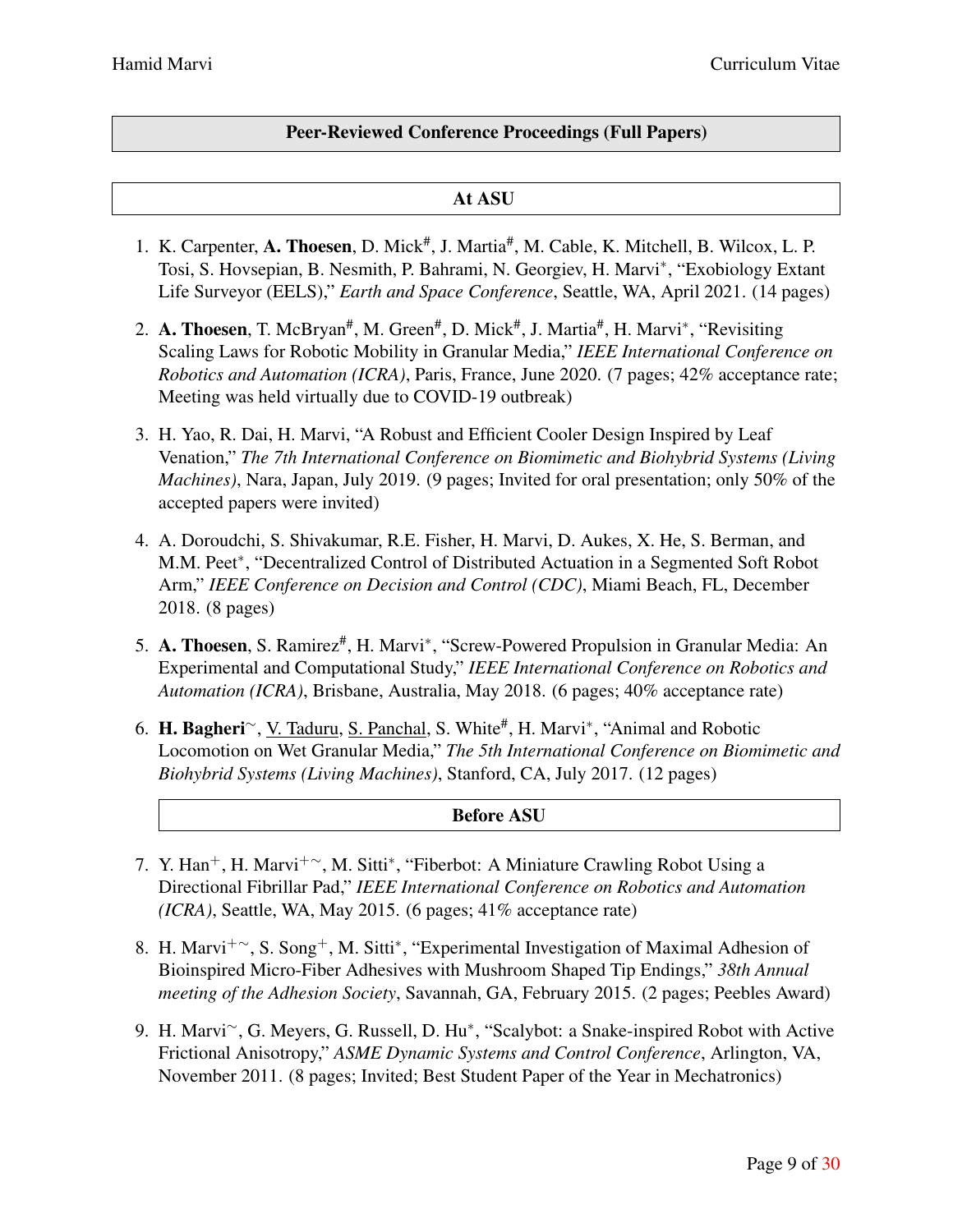- 10. S.M. Hasheminejad*∗* , R. Talebi*∼*, H. Marvi, "FEM Dynamic Analysis of a Damped Composite Beam," *5th International Mechanical Engineering Conference*, Rasht, Iran, May 2001. (In Persian)
- 11. S.M. Hasheminejad*∗* , R. Talebi*∼*, H. Marvi, "Vibration Analysis of a Damped Composite Beam," *5th International Mechanical Engineering Conference*, Rasht, Iran, May 2001. (In Persian)

# International Patents Pending

### At ASU

- 1. H. Marvi, M. Ilami, "System and Method for Determining Position of a Steerable Assembly within Tissue of an Animal Body," Patent Cooperation Treaty (PCT) International Patent Application, PCT/US20/62398, November 2020.
- 2. H. Marvi, M. Ilami, R. J. Ahmed, "Systems and Methods for Controlling Shape and Position of a Ferrofluid Droplet," PCT International Patent Application, PCT/US20/47892, August 2020.
- 3. H. Marvi, M. Ilami, R. J. Ahmed, "Magnetic Needle Steering Systems and Methods," PCT International Patent Application, PCT/US20/24225, March 2020.

#### U.S. Patents Pending

| At ASU                                                                                     |
|--------------------------------------------------------------------------------------------|
| 1. H. Marvi, T.W. Lee, B. Beigzadeh <sup>o</sup> , H. Bagheri, "Systems and Methods for an |

- Amphibious Submersible for Pipe Interior and Wall Inspection," U.S. Provisional Patent, 17/201,616, March 2021.
- 2. H. Marvi, A. Thoesen, M. Green<sup>#</sup>, J. Martia<sup>#</sup>, "Systems and Methods for a Multi-modal Screw Propelled Excavation," U.S. Patent Application, 17/105,011, November 2020.
- 3. H. Marvi, E. Niri, M. Ilami, "Systems and Methods for a Lizard-Inspired Tube Inspector Robot," U.S. Patent Application, 16/844,519, March 2020.
- 4. H. Marvi, M. Ilami, R. J. Ahmed, "Magnetically Actuated Tunable Soft Electronics," U.S. Patent Application, 16/809,999, March 2020.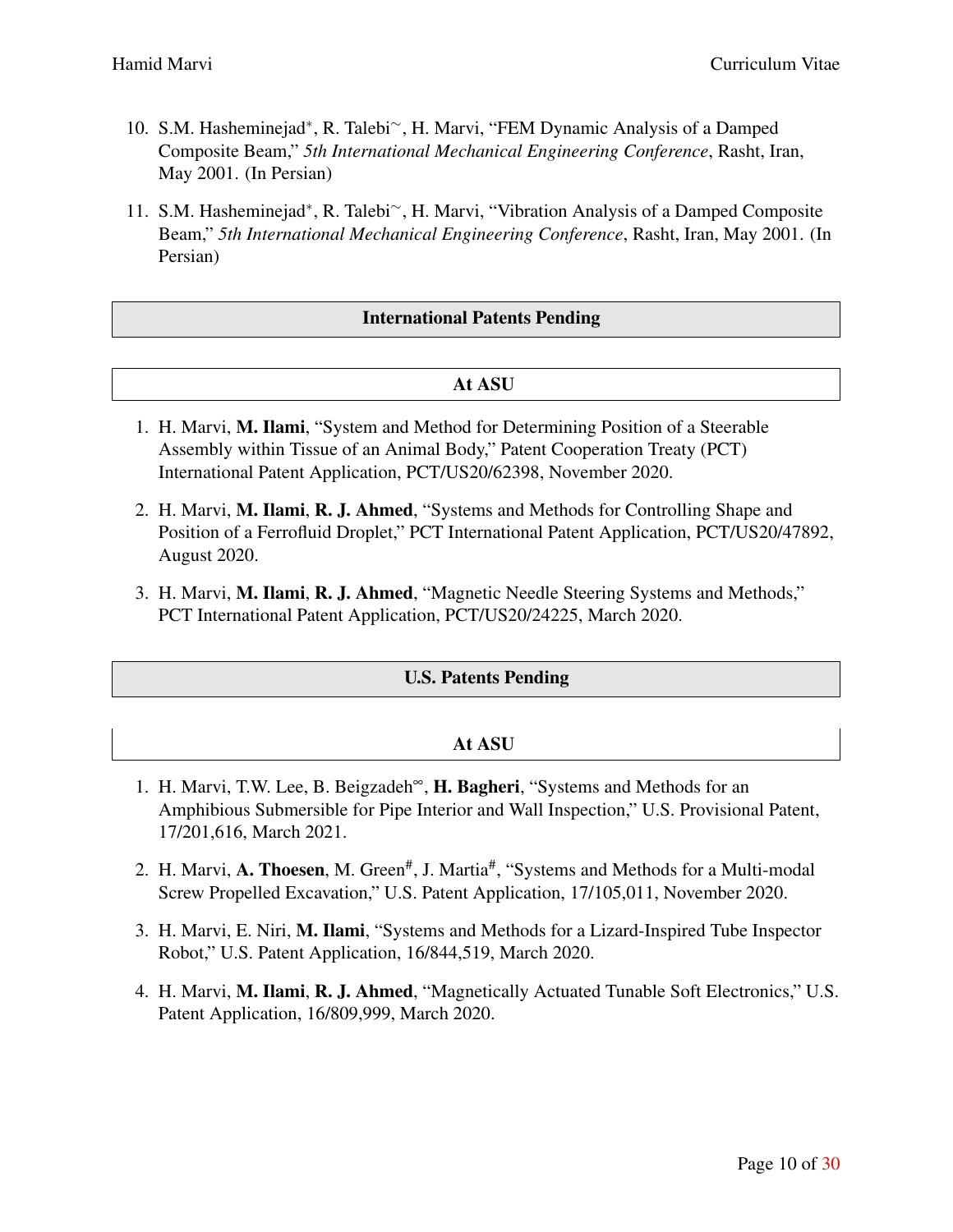# Provisional Patents

#### At ASU

- 1. H. Marvi, M. Ilami, R. Shirsavar, "Magnetohydrodynamic for remote control of fluid flow," U.S. Provisional Patent, 63/146,384, February 2021.
- 2. H. Marvi, E. O. Skowronek, M. Ilami, R. J. Ahmed, "Morphing Magnetic Soft Robots (MMSbots)," U.S. Provisional Patent, 63/111,493, November 2020.
- 3. H. Marvi, E. Niri, M. Ilami, "Adaptive Configurable Sensing Network (ACSN)," U.S. Provisional Patent, 62/924,294, October 2019.
- 4. H. Marvi, B. Beigzadeh∞, M. Ilami, "A Beetle-inspired Pipe Cleaning Robot," U.S. Provisional Patent, 62/831,275, April 2019.

#### Before ASU

- 5. H. Marvi, G. Meyers, D. Hu, J. Glisson, A. Hirabayashi, A. Pavone, "Scalybot," U.S. Provisional Patent, 61/561,574, November 2011.
- 6. R. Taghavi Zenouz, J. Mosayyebnejad, H. Marvi, "Method and Apparatus for Automatic Sampling of a Pressure Distribution Using Scanning Valve," Iranian Patent Office, 35572, July 2006.
- 7. H. Marvi, J. Mosayyebnejad, M. Keshavarz, B. Vasaghi Gharamaleki, "Method and Apparatus for Generating and Recording the Eccentric Contraction of Muscle," Iranian Patent Office, 35940, August 2006.

# PRESENTATIONS

#### Summary of Presentations:

Invited Presentations - External: 39 Invited Presentations - ASU Internal: 4 Peer-reviewed Conference Presentations (Oral), including ASU students: 29 Peer-reviewed Conference Presentations (Poster), including ASU students: 23 Non-refereed Conference Presentations (Total): 8

#### Invited Presentations (External)

1. 3rd International Webinar on Stroke, Neurology Disorders and Therapeutics, March 2021. (Plenary Speaker)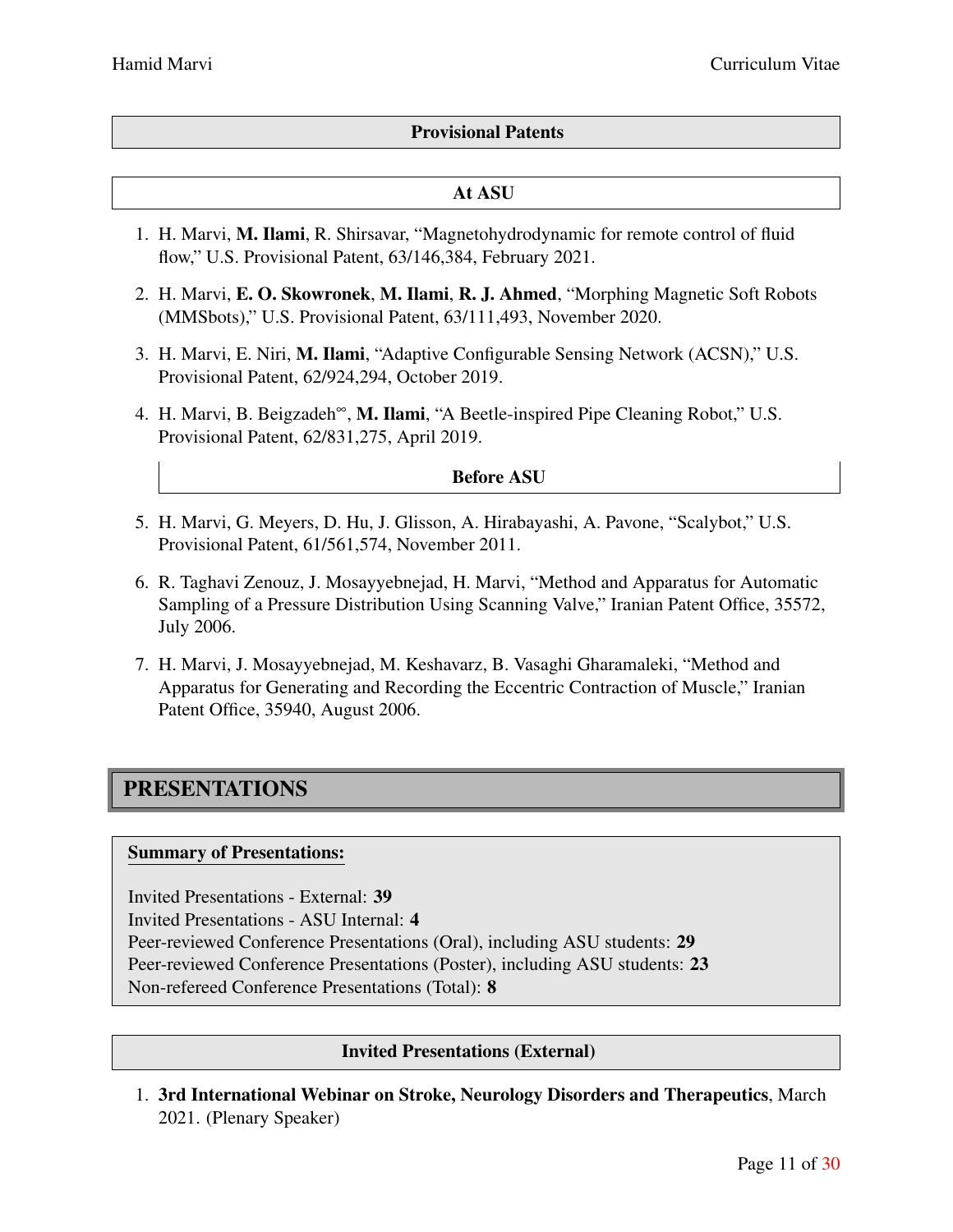- 2. 6th International Conference of Manufacturing Engineering (ICME 2021), March 2021. (Keynote Speaker)
- 3. NASA JPL, Mechanical Systems Technical Seminar Series, March 2021.
- 4. The University of Toledo, Department of Mechanical, Industrial, and Manufacturing Engineering, Graduate Seminar Series, February 2021.
- 5. The University of Leeds, Institute of Robotics, Autonomous Systems and Sensing (IRASS), November 2020.
- 6. IEEE International Conference on Intelligent Robots and Systems (IROS), Tutorial on Bio-Inspired Robotics, October 2020.
- 7. Medtronic Technology Center, Technical Forum, September 2020.
- 8. IEEE International Conference on Robotics and Automation (ICRA), Workshop on Opportunities and Challenges in Space Robotics, Paris, France, June 2020. (Meeting was held virtually due to COVID-19 outbreak)
- 9. The University of Arizona, College of Medicine, Phoenix, AZ, February 2020.
- 10. IEEE International Conference on Robotics and Automation (ICRA), Workshop on Opportunities and Challenges in Soft Robotics Across Length Scales, Montreal, Canada, May 2019.
- 11. NASA Jet Propulsion Lab (JPL), Pasadena, CA, January 2019.
- 12. Georgia Institute of Technology, School of Mechanical Engineering, Atlanta, GA, June 2018.
- 13. National Congress for Theoretical  $\&$  Applied Mechanics, Symposium on Mechanics in Biology, Chicago, IL, June 2018.
- 14. New Mexico State University, College of Engineering Distinguished Lecture Series, Las Cruces, NM, March 2018.
- 15. IEEE International Conference on Intelligent Robots and Systems (IROS), Workshop on Robotic-inspired Biology, Vancouver, Canada, September 2017.
- 16. Intel, Chandler, AZ, August 2017.
- 17. Medtronic, Tempe, AZ, July and September 2016.
- 18. University of Pennsylvania, GRASP Lab, Philadelphia, PA, June 2016.
- 19. 2nd World Congress on Automation and Robotics, Philadelphia, PA, June 2016.
- 20. University of Nevada at Reno, Department of Mechanical Engineering, Reno, NV, March 2016.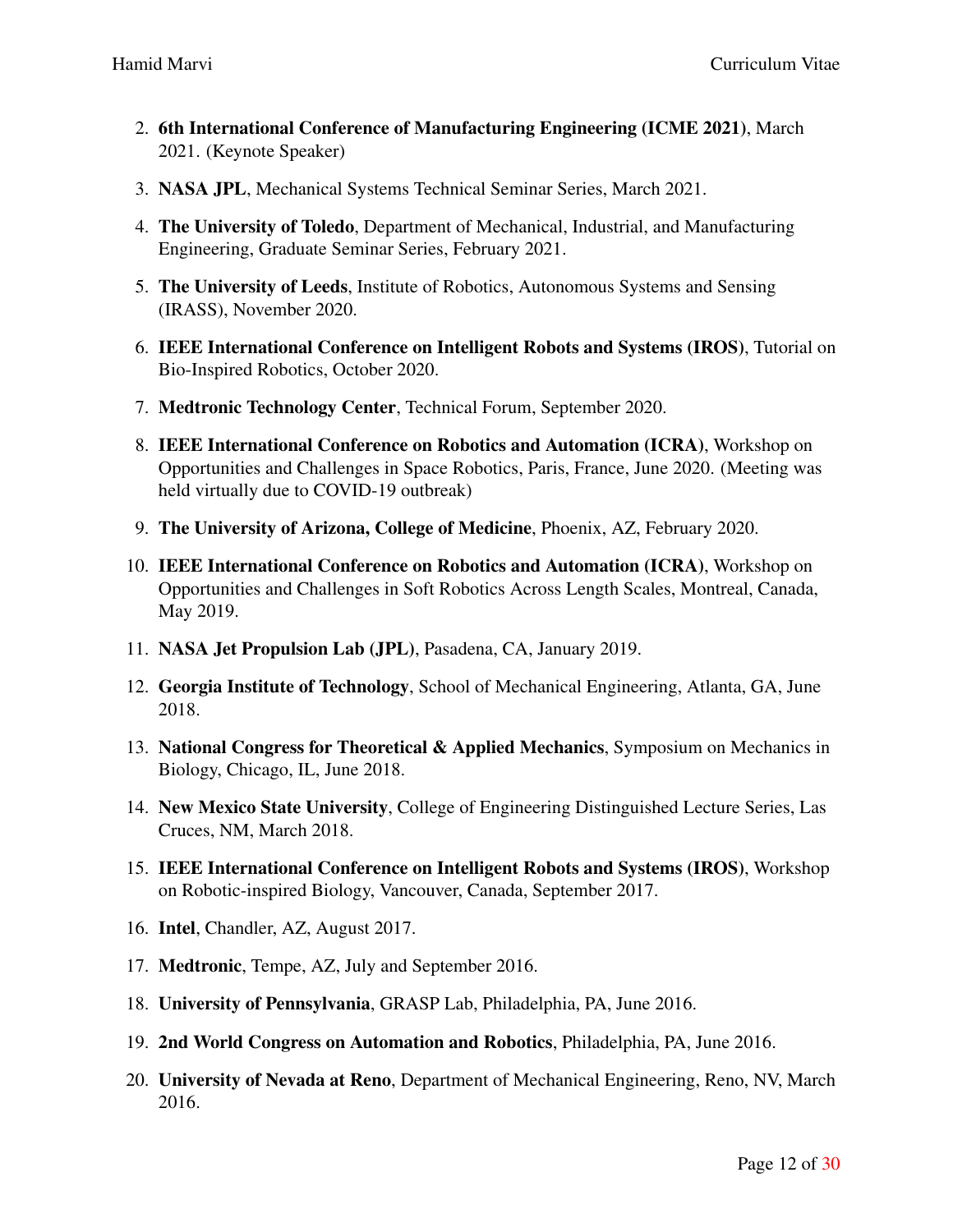#### Before ASU

- 21. Ecole Polytechnique Federale de Lausanne (EPFL), School of Engineering, Lausanne, Switzerland, April 2015.
- 22. EPFL, Institute of Microengineering, Lausanne, Switzerland, March 2015.
- 23. University of Maryland, Department of Mechanical Engineering, College Park, MD, March 2015.
- 24. Penn State University, Department of Mechanical and Nuclear Engineering, University Park, PA, February 2015.
- 25. The University of Utah, Department of Mechanical Engineering, Salt Lake City, UT, February 2015.
- 26. University of Illinois at Urbana-Champaign, Department of Aerospace Engineering, Urbana, IL, January 2015.
- 27. Iowa State University, Department of Mechanical Engineering, Ames, IA, January 2015.
- 28. Stony Brook University, Department of Mechanical Engineering, Stony Brook, NY, April 2014.
- 29. Texas A&M University-Corpus Christi, Department of Mechanical Engineering and Engineering Technology, Corpus Christi, TX, March 2013.
- 30. University of Tulsa, Department of Mechanical Engineering, Tulsa, OK, February 2013.
- 31. University of Illinois at Chicago, Department of Mechanical and Industrial Engineering, Chicago, IL, January 2013.
- 32. Georgia Institute of Technology, Parker H. Petit Institute of Bioengineering and Biosciences, Workshop on Magnetic Resonance, Atlanta, GA, December 2012.
- 33. MIT, Department of Mechanical Engineering, Biomimetics Robotics Lab, Cambridge, MA, November 2012.
- 34. Georgia Institute of Technology, School of Physics, Physics of Living Systems (PoLS) seminar series, Atlanta, GA, November 2012.
- 35. UC Berkeley, Department of Integrative Biology, Biomechanics Seminar Series, Berkeley, CA, May 2012.
- 36. Stanford University, Department of Mechanical Engineering, Biomimetics and Dextrous Manipulation Lab, Stanford, CA, May 2012.
- 37. MIT, Department of Material Science and Engineering, Ortiz Lab, Cambridge, MA, February 2012.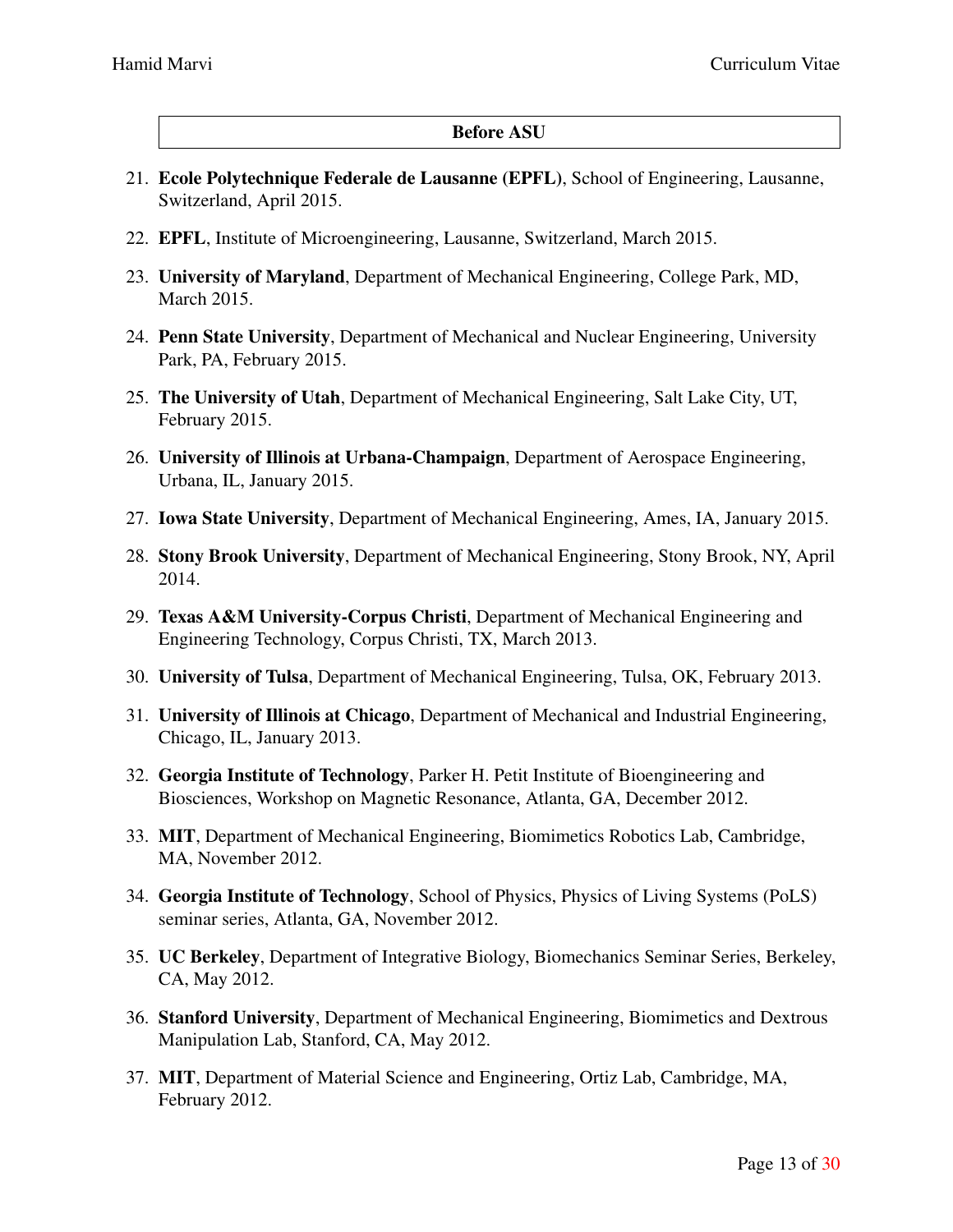- 38. Johns Hopkins University, Department of Mechanical Engineering, RPK Lab, Baltimore, MD, November 2011.
- 39. Georgia Institute of Technology, Parker H. Petit Institute of Bioengineering and Biosciences, GaP Seminar Series, Atlanta, GA, October 2011.

#### Invited Presentations (ASU Internal)

- 1. Department of Animal Care and Technologies (DACT), Tempe, AZ, May 2020 (postponed due to COVID-19 outbreak).
- 2. School for Engineering of Matter, Transport & Energy, Annual Advisory Board Meeting, Tempe, AZ, December 2018.
- 3. School of Biological and Health Systems Engineering, Tempe, AZ, September 2016.
- 4. School for Engineering of Matter, Transport, and Energy, Tempe, AZ, February 2015.

### Peer-Reviewed Conference Presentations (Oral)

### At ASU

- 1. H. Nemati*∼*, F. Alvidrez, A. Das, N. Masurkar, M. Rudraboina, H. Marvi, E. Dehghan-Niri*∗* , "Toward Automated Ultrasounic Inspection of Pipelines and Tubular Components," *The American Society for Nondestructive Testing Annual Conference*, Phoenix, AZ, November 2021.
- 2. M. Sorge*∼*, Y. Zhao, H. Marvi, R. Fisher*∗* , "Functional Specialization and Arm Length in Octopus bimaculoides," *Experimental Biology*, April 2021.
- 3. H. Bagheri*∼*, Z. Huang∞, D. Lentink, H. Marvi*<sup>∗</sup>* , "The Role of Basilisk Lizard Toe Fringes in Effective Water Running," *Society for Integrative and Comparative Biology*, January 2021.
- 4. H. Nemati*∼*, M. Ilami, J. Bhadra, H. Marvi, E. Niri*∗* , "Evaluation of curvature effects on the Performance of an Integrated Robotic Gripper Equipped with Electromagnetic Acoustic Transducers," *The American Society for Nondestructive Testing Annual Conference*, November 2020.
- 5. S. Zamen*∼*, M. Ilami, V. Senthilkumar, H. Marvi, E. Niri*∗* , "Experimental Evaluation of Friction Effects on Lamb Waves Generation," *The American Society for Nondestructive Testing Annual Conference*, November 2020.
- 6. H. Bagheri*∼*, M. Gambatese# , D. Lentink, H. Marvi*∗* , "Basilisk Lizard Bipedal Locomotion on Sand, Mud, and Water: An Insight to Future Morphing Amphibious Robots," *APS March Meeting*, Denver, CO, March 2020 (Meeting cancelled due to COVID-19 outbreak).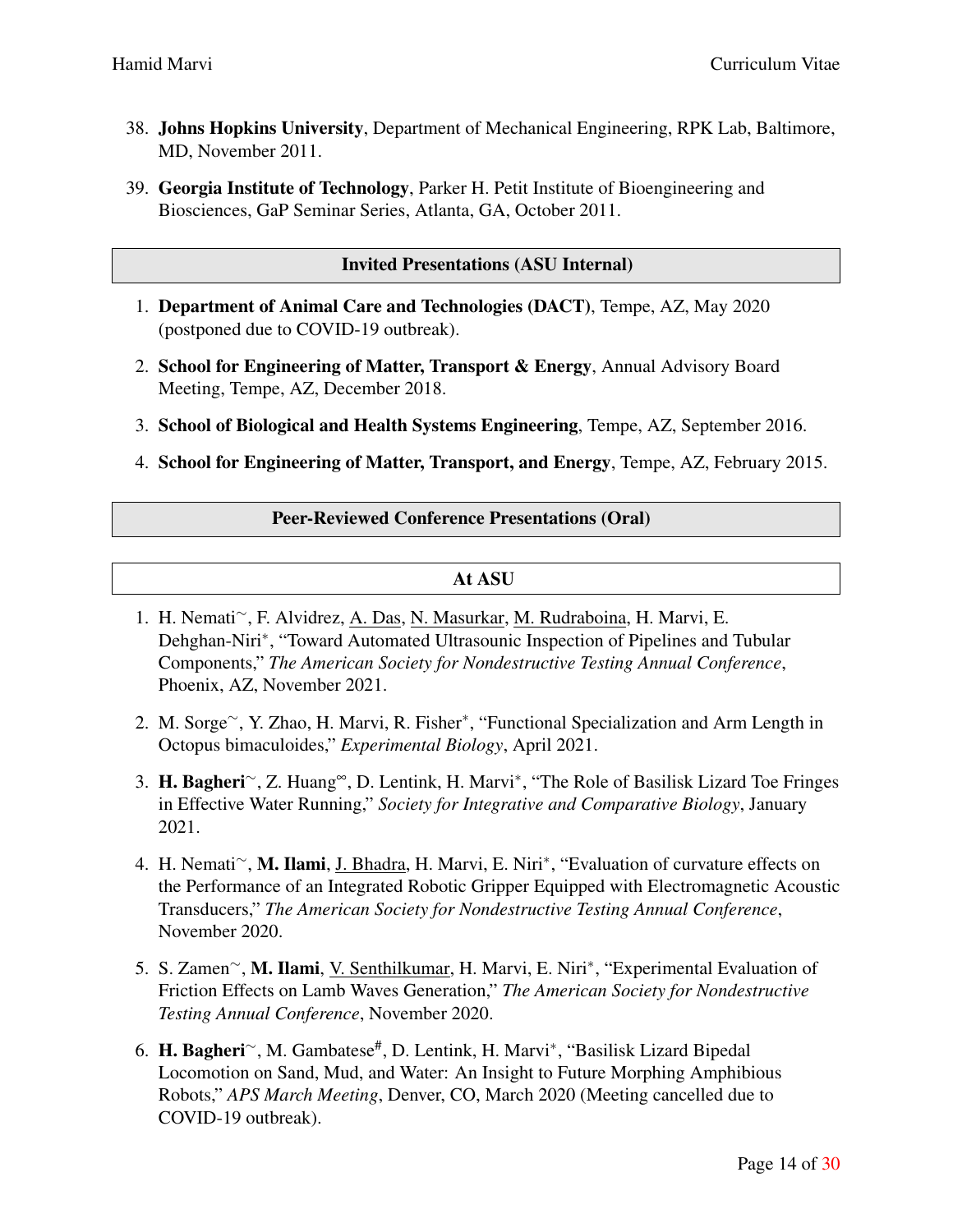- 7. A. Thoesen<sup>∼</sup>, M. Green<sup>#</sup>, D. Mick<sup>#</sup>, T. McBryan<sup>#</sup>, H. Marvi<sup>\*</sup>, "Development of a Screw Propelled Vehicle for Mobility on the Lunar Simulant BP-1," *Southwest Robotics Symposium*, Tempe, AZ, January 2019.
- 8. H. Bagheri<sup>∼</sup>, S. Cummings<sup>#</sup>, C. Roy, R. Casleton, A. Wan, N. Erjavic, A. Hu<sup>#</sup>, S. Berman, M. Peet, D. Aukes, X. He, R.E. Fisher, H. Marvi*∗* , "Octopus Sucker Adhesion and Suction Performance," *Society for Integrative and Comparative Biology*, Tampa, FL, January 2019.
- 9. **H. Bagheri**, V. Jayanetti~, <u>H. Burch</u>, C.E. Brenner<sup>#</sup>, J.K. Arnold<sup>#</sup>, H. Marvi<sup>∗</sup>, "A Bio-Inspired Robot for Locomotion on Dry and Wet Granular Media," *Society for Integrative and Comparative Biology*, Tampa, FL, January 2019.
- 10. A. Thoesen<sup>~</sup>, S. Ramirez<sup>#</sup>, H. Marvi<sup>\*</sup>, "Revisiting Screw-propelled Vehicles Utilizing Experimental and Computational Methods," *13th World Congress on Computational Mechanics*, New York City, NY, July 2018.
- 11. H. Bagheri<sup>~</sup>, V. Jayanetti, H. Burch<sup>#</sup>, H. Marvi<sup>\*</sup>, "Basiliskbot: A bio-inspired Robot for Locomotion on Wet Granular Media," *18th U.S. National Congress for Theoretical and Applied Mechanics*, Chicago, IL, June 2018.
- 12. H. Bagheri<sup>∼</sup>, A. Gendt, S. Subramanian<sup>‡</sup>, S. Berman, M. Peet, D. Aukes, X. He, R.E. Fisher, H. Marvi*∗* , "Switchable Fibrillar Adhesives Under Different Degrees of Saturation," *Materials Research Society Spring Meeting*, Phoenix, AZ, April 2018.
- 13. Y. Xu*∼*, M. Sun, R. Y. Zhao, X. Qian, S. Berman, M. Peet, R.E. Fisher, H. Marvi, D. Aukes, X. He*∗* , "Multi-responsive Tactile Hydrogels as Soft Robotic Materials," *Materials Research Society Spring Meeting*, Phoenix, AZ, April 2018.
- 14. M. Qin, M. Sun, X. Qian, Y. Xu, S. Berman, M. Peet, R.E. Fisher, H. Marvi, D. Aukes, X. He*∼∗*, "Ultra-sensitive, Highly-selective, Real-time Chemical Wearable Sensors and Soft Artificial Muscle," 9th Annual Bay Area Biomedical Device Conference, San Jose, CA, March 2018.
- 15. M. Ilami*∼*, K. Elamvazhuthi, R. Ahmed, S. Berman, H. Marvi*∗* , "An Experimentally Verified Nonlinear PDE Model for Ferrofluids," *Southwest Robotics Symposium*, Tempe, AZ, January 2018.
- 16. H. Bagheri<sup>~</sup>, V. Jayanetti, H. Burch<sup>#</sup>, H. Marvi<sup>\*</sup>, "Basilisk Lizards Transition Strategies from Land to Water," *Southwest Robotics Symposium*, Tempe, AZ, January 2018.
- 17. **H. Bagheri**<sup>∼</sup>, <u>A. Gendt</u>, S. Cummings<sup>#</sup>, S. Subramanian<sup>‡</sup>, S. Berman, M. Peet, D. Aukes, X. He, R.E. Fisher, H. Marvi*∗* , "Octopus Sucker Adhesion and Suction Performance," *Southwest Robotics Symposium*, Tempe, AZ, January 2018.
- 18. A. Thoesen<sup>~</sup>, S. Ramirez<sup>#</sup>, H. Marvi<sup>\*</sup>, "Revisiting Screw-propelled Vehicles Utilizing Experimental and Computational Methods," *Southwest Robotics Symposium*, Tempe, AZ, January 2018.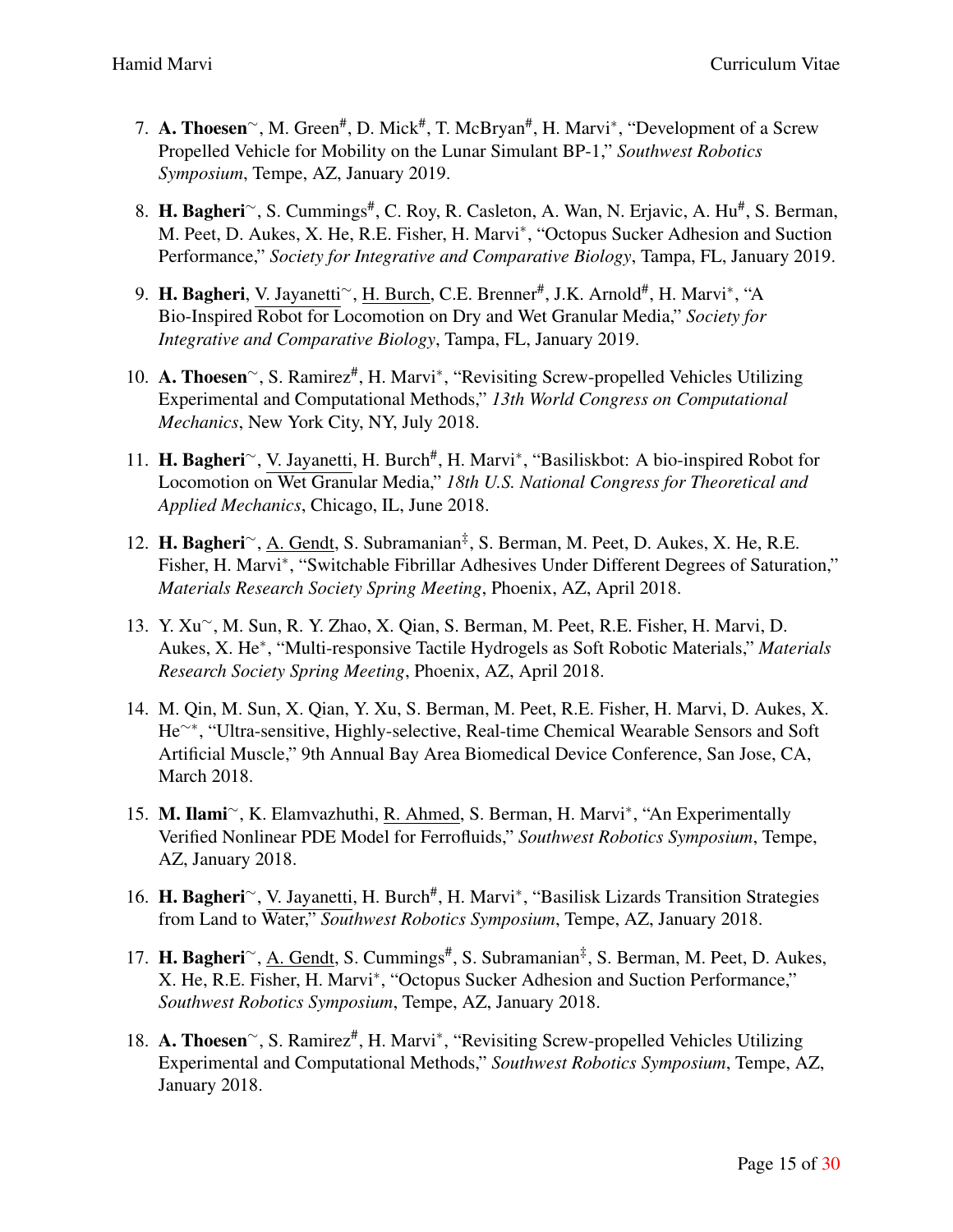- 19. A. Thoesen<sup>∼</sup>, S. Ramirez<sup>#</sup>, H. Marvi<sup>\*</sup>, "Assessing Screw-Generated Force in Glass Beads Utilizing Experiments, DEM, and Analytical Methods," *Southwest Robotics Symposium*, Tempe, AZ, January 2018.
- 20. **H. Bagheri**∼, <u>A. Gendt</u>, S. Cummings<sup>#</sup>, S. Subramanian<sup>‡</sup>, S. Berman, M. Peet, D. Aukes, X. He, R.E. Fisher, H. Marvi*∗* , "Octopus Sucker Adhesion and Suction Performance Under Various Environmental Conditions," *Society for Integrative and Comparative Biology*, San Francisco, CA, January 2018.
- 21. H. Bagheri, V. Jayanetti, H. Burch<sup>#</sup>∼, H. Marvi<sup>\*</sup>, "Basilisk Lizards Transition Strategies from Land to Water," *Society for Integrative and Comparative Biology*, San Francisco, CA, January 2018.
- 22. M. Qin, X. Qian, M. Sun, S. Berman, M. Peet, R.E. Fisher, H. Marvi, D. Aukes, X. He*∼∗* , "Bioinspired Adaptive Materials for Optical Molecular Sensing and Artificial Phototropism," Canadian Society for Chemistry Conference and Exhibition, Toronto, Canada, May 2017.
- 23. S. Vajrala*∼*, H. Bagheri, H. Marvi, H. Emady*∗* , "Impact of projectiles of different geometries on dry granular media using DEM simulations," *American Physical Society March Meeting*, New Orleans, LA, March 2017.
- 24. K. Farrell<sup>#</sup>∼, Z. Zhao, Q. Wang, D. Elson<sup>#</sup>, X. He, H. Marvi<sup>∗</sup>, "Heat and pH activated Fibrillar Adhesives," *Materials Research Society Spring Meeting*, Phoenix, AZ, April 2017.
- 25. A. Thoesen<sup>∼</sup>, E. Asphaug, H. Marvi<sup>\*</sup>, "Experimental and Computational Characterization of Granular Media at Microgravity with Electrostatic Forces," *Materials Research Society Spring Meeting*, Phoenix, AZ, April 2017.
- 26. **H. Bagheri**∼, S. Vajrala, <u>V. Taduru</u>, S. White<sup>#</sup>, D. Lee<sup>#</sup>, H. Emady, H. Marvi<sup>\*</sup>, "Experimental and Computational Characterization of Wet Granular Media," *Materials Research Society Spring Meeting*, Phoenix, AZ, April 2017.
- 27. **H. Bagheri**∼, S. Vajrala, <u>V. Taduru,</u> S. White<sup>#</sup>, D. Lee<sup>#</sup>, A. Pazouki, H. Emady, H. Marvi<sup>\*</sup>, "Locomotion on Wet Granular Media," *Society for Integrative and Comparative Biology*, New Orleans, LA, January 2017.
- 28. H. Bagheri*∼*, S. Vajrala, H. Emady, H. Marvi*∗* , "Locomotion on Complex Deformable Terrain," *International Mechanical Engineering Congress & Exposition*, Phoenix, AZ, November 2016.
- 29. M. Ilami*∼*, N. Stephanopoulos, H. Marvi*∗* , "Reconfigurable DNA Nanorobots," *International Mechanical Engineering Congress & Exposition*, Phoenix, AZ, November 2016.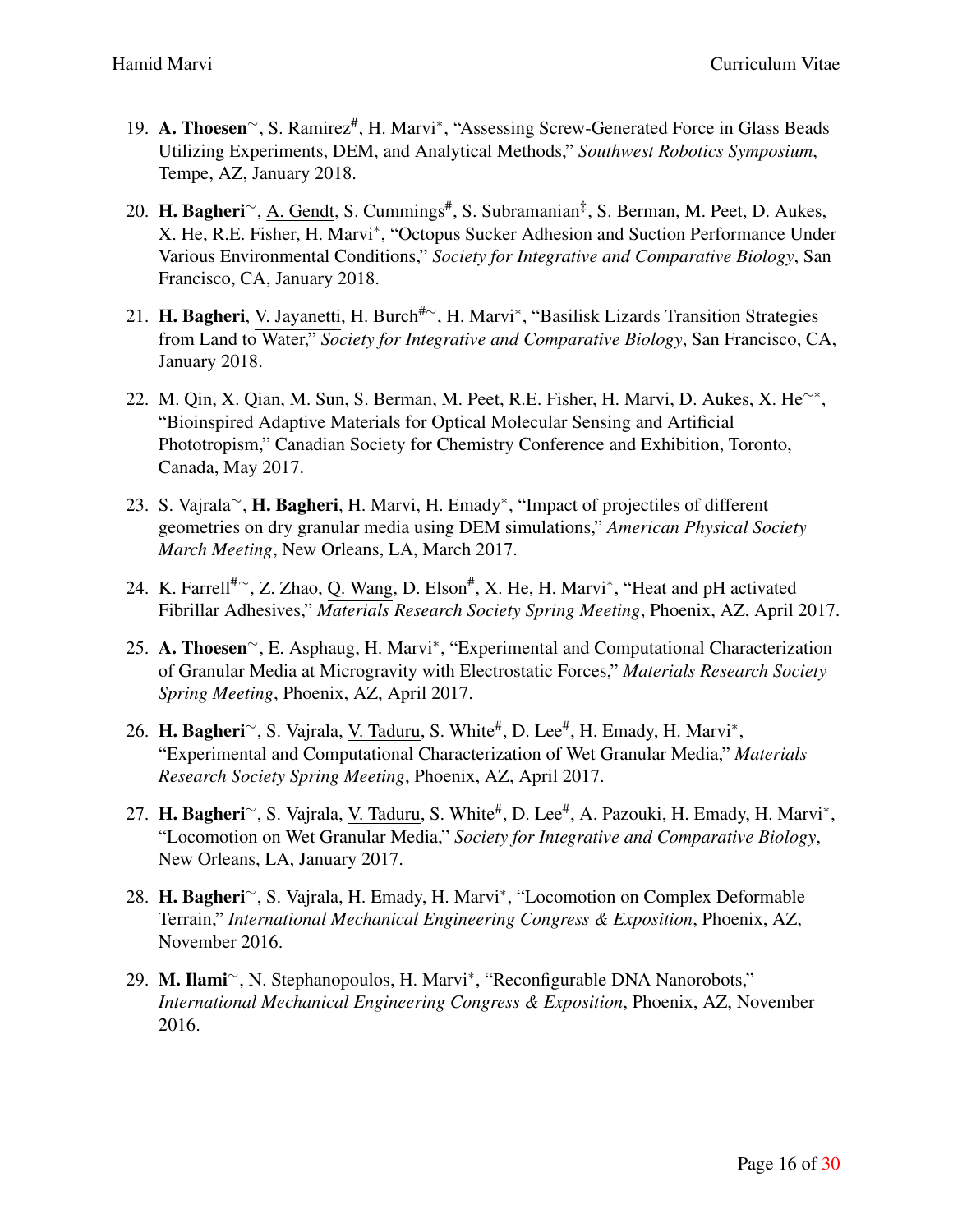# Before ASU

- 30. H. Marvi, J. Cook, J. Streator*∼*, D. Hu*∗* , "Snake Scales: Flexible Cleats for Climbing Deformable Substrates," *Society of Tribologists and Lubrication Engineers (STLE) Tribology Frontiers Conference*, Chicago-Rosemont, IL, October 2014.
- 31. H. Marvi*∼*, C. Gong, M. Tesch, N. Gravish, R. Hatton, J. Mendelson, H. Choset, D. Hu, H. Astley, D. Goldman*∗* , "Using Sidewinder rattlesnakes to inform design of robotic devices: the beauty of multidisciplinary research teams," *Joint Meeting of Ichthyologists and Herpetologists*, Chattanooga, TN, August 2014.
- 32. H. Marvi*∼*, J. Streator, D. Hu*∗* , "Friction Enhancement in Snake Locomotion," *Society for Industrial and Applied Mathematics (SIAM) Annual Meeting*, Chicago, IL, July 2014.
- 33. H. Marvi*∼*, C. Gong, M. Travers, N. Gravish, J. Mendelson, R. Hatton, H. Choset, D. Hu, D. Goldman*∗* , "Sidewinding as a Control Template for Climbing on Sand," *APS March Meeting*, Denver, CO, March 2014.
- 34. H. Marvi*∼*, C. Gong, N. Gravish, J. Mendelson, R. Hatton, H. Choset, D. Hu, D. Goldman*∗* , "Sidewinding as a Control Template for Climbing on Sand," *Society for Integrative and Comparative Biology (SICB) Annual Meeting*, Austin, TX, January 2014.
- 35. H. Marvi*∼*, C. Gong, N. Gravish, J. Mendelson, R. Hatton, H. Choset, D. Goldman, D. Hu*∗* , "Sidewinding as a Control Template for Climbing on Sand," *66th Annual Meeting of APS Division of Fluid Dynamics*, Pittsburgh, PA, November 2013.
- 36. H. Marvi*∼*, C. Gong, N. Gravish, J. Mendelson, R. Hatton, H. Choset, D. Hu, D. Goldman*∗* , "Sidewinding Snakes on Sand," *Southeast Regional Society for Integrative and Comparative Biology (SESICB) Meeting*, Atlanta, GA, September 2013.
- 37. H. Marvi*∼*, R. Chrystal, J. Shieh, J. Mendelson, R. Hatton, H. Choset, D. Goldman, D. Hu*∗* , "Sidewinding Snakes on Sand," *Society for Integrative and Comparative Biology (SICB) Annual Meeting*, San Francisco, CA, January 2013.
- 38. H. Marvi*∼*, J. Streator, D. Hu*∗* , "Snakeskin Tribology," *Materials Research Society (MRS) Fall Meeting*, Boston, MA, November 2012.
- 39. H. Marvi*∼*, D. Dimenichi, R. Chrystal, J. Mendelson, D. Goldman, D. Hu*∗* , "Sidewinding Snakes on Sand," *65th Annual Meeting of APS Division of Fluid Dynamics*, San Diego, CA, November 2012.
- 40. H. Marvi*∼*, J. Streator, D. Hu*∗* , "Snakeskin Tribology: How Snakes Generate Large Frictional Anisotropy," *American Physical Society (APS) March Meeting*, Boston, MA, February 2012.
- 41. H. Marvi*∼*, J. Cook, and D. Hu*∗* , "Rectilinear Locomotion of Snakes and the Design of Scalybot 2," *Society for Integrative and Comparative Biology (SICB) Annual Meeting*, Charleston, SC, January 2012.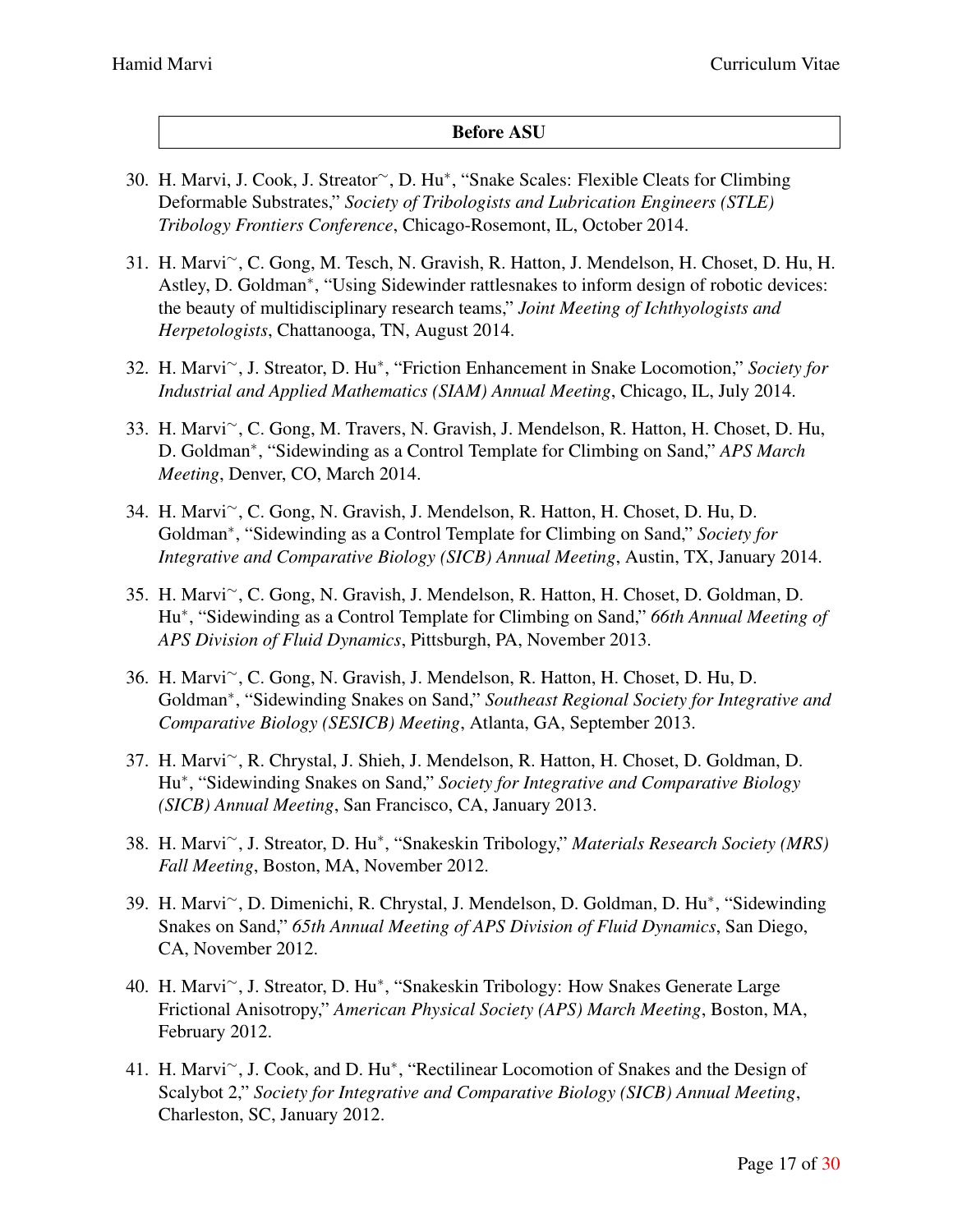42. H. Marvi*∼*, D. Hu*∗* , "Concertina Locomotion of Snakes," *63rd Annual Meeting of APS Division of Fluid Dynamics*, Long Beach, CA, November 2010.

#### Peer-Reviewed Conference Presentations (Poster)

#### At ASU

- 1. A. Thoesen<sup>∼</sup>, T. McBryan<sup>#</sup>, D. Mick<sup>#</sup>, M. Green<sup>#</sup>, J. Martia<sup>#</sup>, H. Marvi<sup>\*</sup>, "Performance of Granular Scaling Laws for Lightweight Grouser Wheels in Lunar Simulant," *Workshop on Opportunities and Challenges in Space Robotics; IEEE International Conference on Robotics and Automation (ICRA)*, Paris, France, June 2020. (Meeting was held virtually due to COVID-19 outbreak)
- 2. A. Thoesen<sup>∼</sup>, T. McBryan<sup>#</sup>, D. Mick<sup>#</sup>, M. Green<sup>#</sup>, J. Martia<sup>#</sup>, H. Marvi<sup>∗</sup>, "Helical Locomotion Scaling Model in Lunar Simulant," *Workshop on Opportunities and Challenges in Space Robotics; IEEE International Conference on Robotics and Automation (ICRA)*, Paris, France, June 2020. (Meeting was held virtually due to COVID-19 outbreak)
- 3. R. Casleton*∼*, A. Morgenthaler, S. Shaikh, M. Sorge, B. Tucker, I. Essendrup, S. Berman, M. Peet, D. Aukes, X. He, H. Marvi, R.E. Fisher*∗* , "Chemoreception in *Octopus bimaculoides*," *Society for Integrative and Comparative Biology (SICB) Annual Meeting*, Austin, TX, January 2020.
- 4. M. Ilami*∼*, R. Ahmed, D. Edwards, S. Zeinolabedinzadeh, H. Marvi*∗* , "Variable Soft Electronics with Magnetic Actuation," *Biomedical Engineering Society (BMES) Annual Meeting*, Philadelphia, PA, October 2019.
- 5. **R. Ahmed, M. Ilami**, A. Petras<sup>∼</sup>, B. Beigzadeh<sup>‡‡</sup>, H. Marvi<sup>∗</sup>, "Magnetic Actuation for Needle Steering in Soft Phantoms," *Biomedical Engineering Society (BMES) Annual Meeting*, Philadelphia, PA, October 2019.
- 6. R. Ahmed*∼*, M. Ilami, E. Faillace, J. Bant# , H. Marvi*∗* , "Data-driven Modeling of Magnetically Actuated Ferrofluids," *Biomedical Engineering Society (BMES) Annual Meeting*, Philadelphia, PA, October 2019.
- 7. H. Bagheri<sup>∼</sup>, A. Hu, S. Cummings<sup>#</sup>, C. Roy, R. Casleton, A. Wan, N. Erjavic, S. Berman, M. Peet, D. Aukes, X. He, R.E. Fisher, H. Marvi*∗* , "Functionality of Octopus Suckers," *Workshop on Opportunities and Challenges in Soft Robotics Across Length Scales; IEEE International Conference on Robotics and Automation (ICRA)*, Montreal, Canada, May 2019.
- 8. S. Cummings<sup>#</sup>, C. Roy, B. Cherry, B. Cota Valenzuela, X. He, D. Aukes, S. Berman, M. Peet, H. Marvi*∼*, R.E. Fisher*∗* , "Analysis of Octopus Arm Muscles Using Contrast-Enhanced Magnetic Resonance Imaging," *Workshop on Opportunities and Challenges in Soft Robotics Across Length Scales; IEEE International Conference on Robotics and Automation (ICRA)*, Montreal, Canada, May 2019.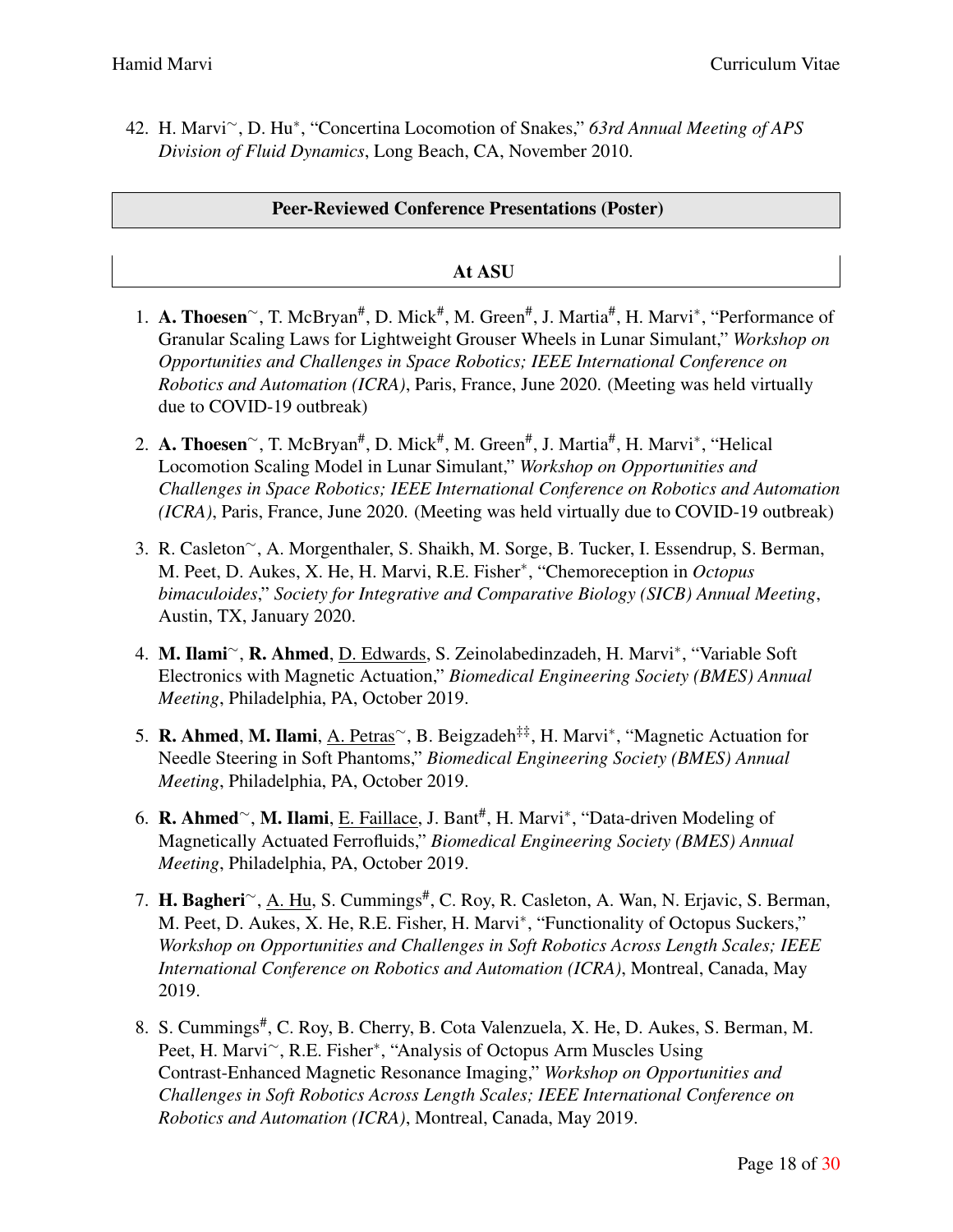- 9. A. Thoesen<sup>∼</sup>, M. Green<sup>#</sup>, D. Mick<sup>#</sup>, T. McBryan<sup>#</sup>, H. Marvi<sup>\*</sup>, "Development of a Screw Propelled Vehicle for Mobility on the Lunar Simulant BP-1," *Southwest Robotics Symposium*, Tempe, AZ, January 2019.
- 10. H. Bagheri<sup>∼</sup>, A. Gendt, S. Cummings<sup>#</sup>, S. Subramanian<sup>‡</sup>, S. Berman, M. Peet, D. Aukes, X. He, R.E. Fisher, H. Marvi*∗* , "Functionality of Octopus Suckers," *Southwest Robotics Symposium*, Tempe, AZ, January 2019.
- 11. M. Ilami*∼*, K. Elamvazhuthi, R. Ahmed, S. Berman, H. Marvi*∗* , "An Experimentally Verified Nonlinear PDE Model for Ferrofluids," *Southwest Robotics Symposium*, Tempe, AZ, January 2018.
- 12. H. Bagheri<sup>~</sup>, V. Jayanetti, H. Burch<sup>#</sup>, H. Marvi<sup>\*</sup>, "Basilisk Lizards Transition Strategies from Land to Water," *Southwest Robotics Symposium*, Tempe, AZ, January 2018.
- 13. H. Bagheri<sup>∼</sup>, A. Gendt, S. Cummings<sup>#</sup>, S. Subramanian<sup>‡</sup>, S. Berman, M. Peet, D. Aukes, X. He, R.E. Fisher, H. Marvi*∗* , "Octopus Sucker Adhesion and Suction Performance," *Southwest Robotics Symposium*, Tempe, AZ, January 2018.
- 14. A. Thoesen<sup>~</sup>, S. Ramirez<sup>#</sup>, H. Marvi<sup>\*</sup>, "Revisiting Screw-propelled Vehicles Utilizing Experimental and Computational Methods," *Southwest Robotics Symposium*, Tempe, AZ, January 2018.
- 15. A. Thoesen<sup>∼</sup>, S. Ramirez<sup>#</sup>, H. Marvi<sup>\*</sup>, "Assessing Screw-Generated Force in Glass Beads Utilizing Experiments, DEM, and Analytical Methods," *Southwest Robotics Symposium*, Tempe, AZ, January 2018.
- 16. A. Thoesen*∼*, H. Marvi*∗* , "Simulated novel approaches to asteroid mobility," *TEDxASU symposium*, Tempe, AZ, March 2017.
- 17. M. Ilami<sup>∼</sup>, K. Ramagiri, <u>E. Fisher</u>, M. Bejarano<sup>#</sup>, V. Ajjampur<sup>#</sup>, A. Apostol<sup>#</sup>, H. Marvi<sup>\*</sup>, "Magnetic Microrobots for Medical Applications," *TEDxASU symposium*, Tempe, AZ, March 2017.
- 18. H. Bagheri<sup>∼</sup>, S. Vajrala, <u>V. Taduru</u>, S. White<sup>#</sup>, D. Lee<sup>#</sup>, H. Emady, H. Marvi<sup>\*</sup>, "Simulation of Robotic Systems on Granular Media," *TEDxASU symposium*, Tempe, AZ, March 2017.
- 19. M. Ilami<sup>~</sup>, K. Ramagiri, E. Fisher, M. Bejarano<sup>#</sup>, V. Ajjampur<sup>#</sup>, A. Apostol<sup>#</sup>, H. Marvi<sup>\*</sup>, "Magnetic Microrobots for Medical Applications," *5th ASU Rehabilitation Robotics Workshop*, Tempe, AZ, February 2017.
- 20. H. Bagheri<sup>∼</sup>, S. Vajrala, <u>V. Taduru</u>, S. White<sup>#</sup>, D. Lee<sup>#</sup>, H. Emady, H. Marvi<sup>∗</sup>, "Simulation of Robotic Systems on Granular Media," *International Mechanical Engineering Congress & Exposition*, Phoenix, AZ, November 2016.
- 21. A. Thoesen*∼*, H. Marvi*∗* , "Simulated novel approaches to asteroid mobility," *International Mechanical Engineering Congress & Exposition*, Phoenix, AZ, November 2016.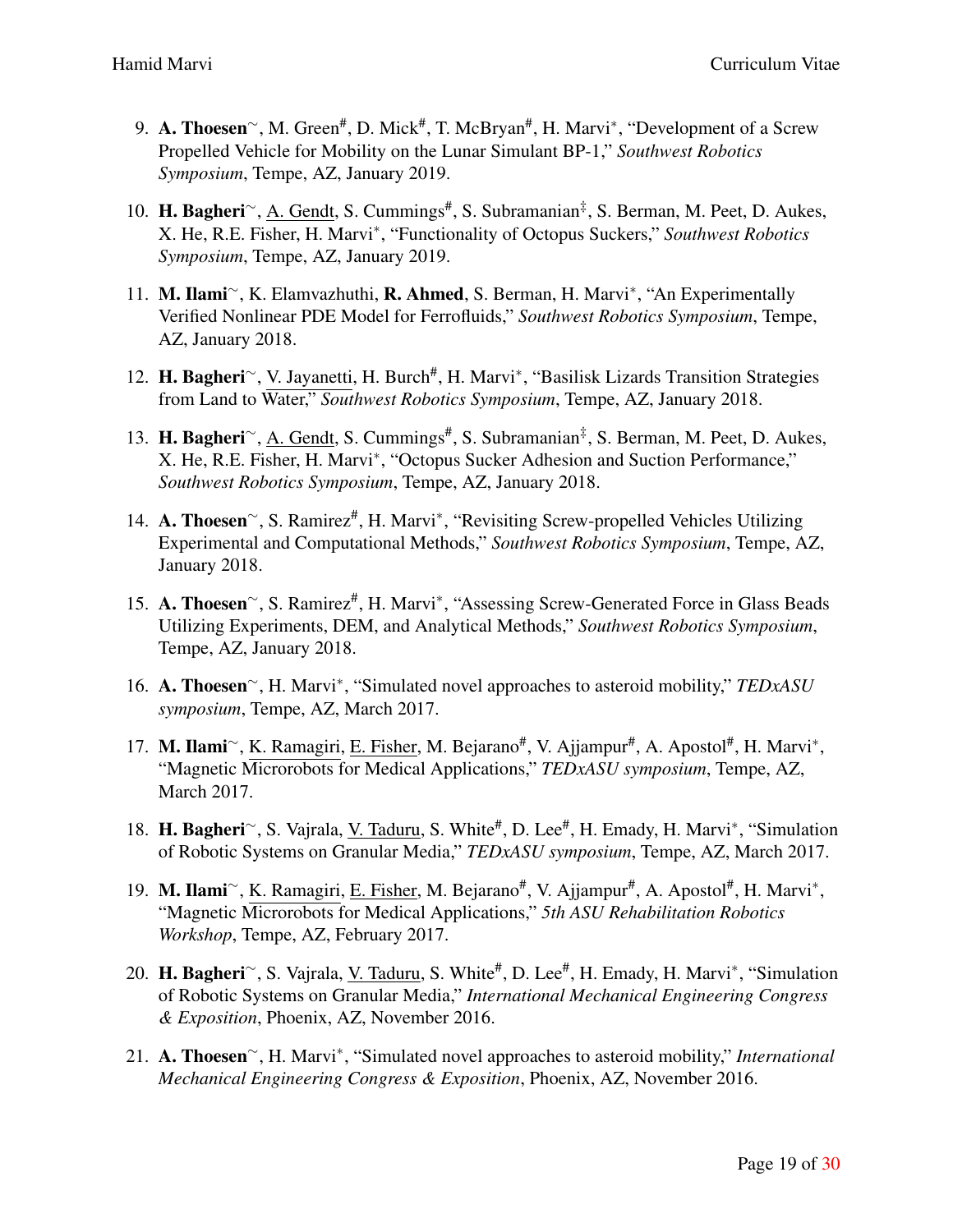- 22. K. Farrell<sup>#</sup><sup>∼</sup>, D. Elson<sup>#</sup>, H. Marvi<sup>∗</sup>, "Switchable Adhesives for Space Applications," *International Mechanical Engineering Congress & Exposition*, Phoenix, AZ, November 2016.
- 23. **M. Ilami**∼, K. Ramagiri, <u>E. Fisher,</u> M. Bejarano<sup>#</sup>, V. Ajjampur<sup>#</sup>, A. Apostol<sup>#</sup>, H. Marvi<sup>\*</sup>, "Magnetic Microrobots for Medical Applications," *International Mechanical Engineering Congress & Exposition*, Phoenix, AZ, November 2016.

# Non-Refereed Conference Presentations

- 1. H. Bagheri*∼*, B. Bethke# , D. Stockwell, N. Okwae, D. Aukes, J. Tao, H. Marvi*∗* , "A Helically Driven Self-Burrowing Robot," *NSF Workshop on Signals in the Soil*, September 2020. (*Poster*)
- 2. H. Bagheri<sup>∼</sup>, V. Taduru, S. White<sup>#</sup>, H. Marvi<sup>\*</sup>, "Basiliskbot: A Basilisk Inspired Robot," *Biomimicry and nature-inspired design exhibition at the Tempe Center for the Arts*, Tempe, AZ, May 2017. (*Poster*)
- 3. H. Astley*∼*, C. Gong, M. Serrano, H. Marvi, H. Choset, J. Mendelson, D. Hu, and D. I. Goldman*∗* , "Cybernetic Sidewinders: Modulation of Orthogonal Body Waves Enables Versatile Maneuverability," *International Physics of Living Systems Network (iPoLS) Annual Meeting*, Munich, Germany, July 2014.
- 4. H. Marvi*∗∼*, "The Role of Functional Surfaces in the Locomotion of Snakes," *Purdue Prospective Faculty Workshop*, West Lafayette, IN, March 2014. (*Poster*)
- 5. H. Marvi*∗∼*, "Friction Control in Snakes and Snake Robots," *Milliken Graduate Research Symposium*, Spartanburg, SC, March 2013.
- 6. A. Dickerson, S. Bolan, H. Marvi*∗∼*, "GoSTEM Fellows at Radloff Middle and Meadowcreek High School," *Celebrating Teaching Day at Georgia Tech*, Atlanta, GA, March 2013. (*Poster*)
- 7. H. Marvi*∼*, D. Hu*∗* , "The Role of Functional Surfaces in the Locomotion of Snakes," *Physics of Living Systems Student Research Network (PoLS SRN) meeting*, New Haven, CT, July 2012.
- 8. H. Marvi*∼*, G. Meyers, J. Cook, E. Chang, D. Hu*∗* , "Scalybot: A Snake-inspired Robot," *Physics of Living Systems Student Research Network (PoLS SRN) meeting*, New Haven, CT, July 2012. (*Poster*)
- 9. H. Marvi*∼*, G. Meyers, J. Cook, E. Chang, D. Hu*∗* , "Scalybot: A Snake-inspired Robot," *Georgia Tech Research and Innovation Conference*, Atlanta, GA, February 2012. (*Poster*)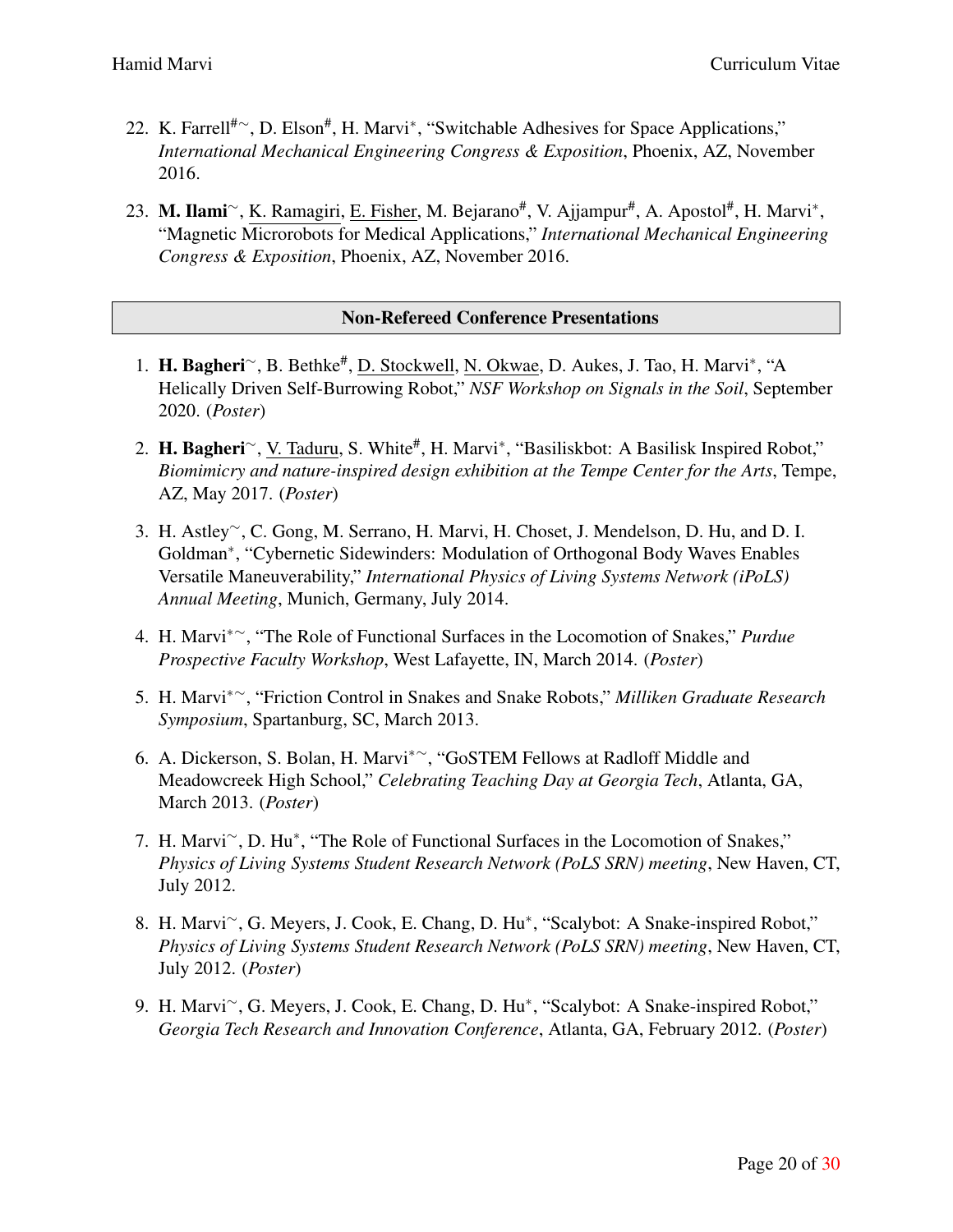# FUNDING SOURCES

# Summary of Research Support:

Total amount of all awards in which Dr. Marvi is the PI or co-PI: \$12,027,714 Dr. Marvi's share (recognition) in all awards as PI or co-PI: \$1,136,926 Total amount of all awards in which Dr. Marvi is the PI/ASU PI: \$831,660

| <b>Awarded</b> |                                                                                                                                                                                                                                                                                                                                                                                                                                                                                                                                 |  |
|----------------|---------------------------------------------------------------------------------------------------------------------------------------------------------------------------------------------------------------------------------------------------------------------------------------------------------------------------------------------------------------------------------------------------------------------------------------------------------------------------------------------------------------------------------|--|
| $2021 - 2023$  | Co-Principal Investigator (ASU PI), "Enceladus Extant Life Surveyor for Ex-<br>ploring Ocean Worlds"<br><b>Jet Propulsion Laboratory (JPL)</b><br>• \$9,000,000 total (ASU's share: \$295,163; Dr. Marvi's share: \$295,163)<br>• External Collab.: Kalind Carpenter (PI, JPL)<br>• Goal: To develop a bio-inspired robot for surveying life on Enceladus and<br>exploring ocean worlds.                                                                                                                                        |  |
| 2021           | Principal Investigator, "MMSBots: Morphing Magnetic Soft Robots"<br><b>ASU Center for Complex System Safety</b><br>• \$10,000 total (Dr. Marvi's share: \$10,000)<br>• Goal: To develop a magnetic soft robot capable of making morphological and<br>functional adaptations.                                                                                                                                                                                                                                                    |  |
| $2020 - 2021$  | Co-Principal Investigator, "Octopus-Inspired Printing of Soft Multi-Material<br>Structures Informed by Mobile EMG"<br>Department of Defense (DoD): Office of Naval Research (ONR), Defense<br>University Research Instrumentation Program (DURIP)<br>• \$175,220 total (ASU's share: \$175,220; Dr. Marvi's share: \$108,702)<br>• Collab. at ASU: Daniel Aukes (PI), Kenan Song (Co-PI)<br>• Goal: To automate and ramp up soft octopus-inspired arm fabrication with<br>distributed sensing and actuation.                    |  |
| $2018 - 2021$  | Co-Principal Investigator (ASU PI), "A Lizard-inspired Tube Inspector (LTI)<br>Robot"<br><b>DOE</b> National Energy Technology Lab (DOE NETL)<br>• \$400,000 total (ASU's share: \$197,763; Dr. Marvi's share: \$197,763)<br>• External Collab.: Ehsan Dehghan-Niri (PI, New Mexico State University<br>(NMSU))<br>• Goal: To develop a bio-inspired robot with friction-based mobility and point-<br>based ultrasound imaging that uses Lamb ultrasound waves from communica-<br>tion of couplant-free ultrasound transducers. |  |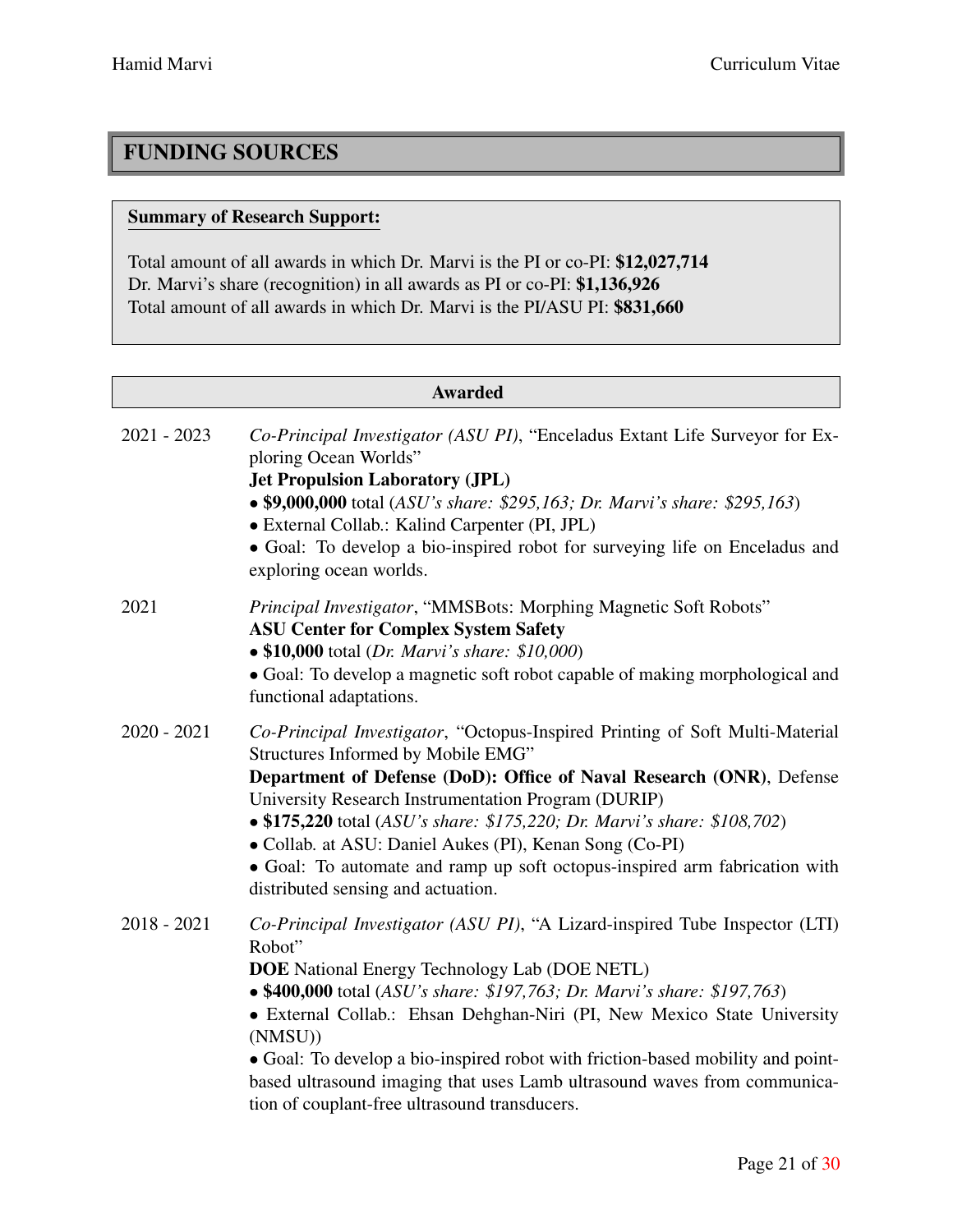| 2017 - 2021 | Co-Principal Investigator, "Octopus-inspired Autonomous Arms for Soft<br>Robotics with Adaptive Motions"<br><b>DOD: ONR</b><br>• \$2,000,000 total (ASU's share: \$1,378,094; Dr. Marvi's share: \$344,522)<br>• Collab. at ASU: Spring Berman (Co-PI), Daniel Aukes (Co-PI), Matthew Peet<br>$(Co-PI)$<br>• External Collab.: Ximin He (PI, UCLA), Rebecca Fisher (Co-PI, UA)<br>• Goal: To create a framework for design, rapid prototyping, and control of<br>robust, energy-efficient, autonomous soft arms with octopus-inspired distributed<br>sensing and actuation.              |
|-------------|------------------------------------------------------------------------------------------------------------------------------------------------------------------------------------------------------------------------------------------------------------------------------------------------------------------------------------------------------------------------------------------------------------------------------------------------------------------------------------------------------------------------------------------------------------------------------------------|
| 2019 - 2020 | Principal Investigator, "Self-Navigating and Self-Extricating Amphibious Sub-<br>mersible for Pipe Interior and Wall Inspection, with Visual, Sonar Imaging and<br>Laser Scanning Probes"<br><b>Salt River Project (SRP)</b><br>• \$60,000 total (ASU's share: \$60,000; Dr. Marvi's share: \$30,000)<br>• Collab. at ASU: T.W. Lee (Co-PI)<br>• Goal: To develop an amphibious robot for autonomous inspection of water<br>pipes.                                                                                                                                                       |
| 2019 - 2020 | Co-Principal Investigator, "EAGER SitS: Active Self-Boring Robots that En-<br>able Next Generation Dynamic Underground Wireless Sensing Networks: Fu-<br>sion of Fast Prototyping, Modeling and Learning"<br><b>NSF</b> Signals in the Soil (SitS) program<br>• \$315,997 total (ASU's share: \$315,997; Dr. Marvi's share: \$104,279)<br>• \$15,997 of the above amount is through an REU Supplement<br>• Collab. at ASU: Junliang Tao (PI), Daniel Aukes (Co-PI)<br>• Goal: To develop bio-inspired self boring robots that enable dynamic under-<br>ground wireless sensing networks. |
| 2018 - 2019 | Principal Investigator, "Octopus-inspired Decentralized Control Strategies for<br><b>Highly Deformable Soft Robots"</b><br>The ASU DoD Seed Program<br>• \$40,000 total (Dr. Marvi's share: \$20,000)<br>• Collab. at ASU: Spring Berman (Co-PI)<br>• External Collab.: Rebecca Fisher (Co-PI, UA)<br>• Goal: To develop a paradigm for sensory-motor control of highly deformable<br>soft robots inspired by the distributed nervous system of the octopus.                                                                                                                             |
| 2018        | Principal Investigator, "Robotic mobility on asteroids"<br>The Origins Project at ASU<br>• \$2,500 total (Dr. Marvi's share: \$2,500)<br>• Goal: To explore novel rover designs for asteroid mobility.                                                                                                                                                                                                                                                                                                                                                                                   |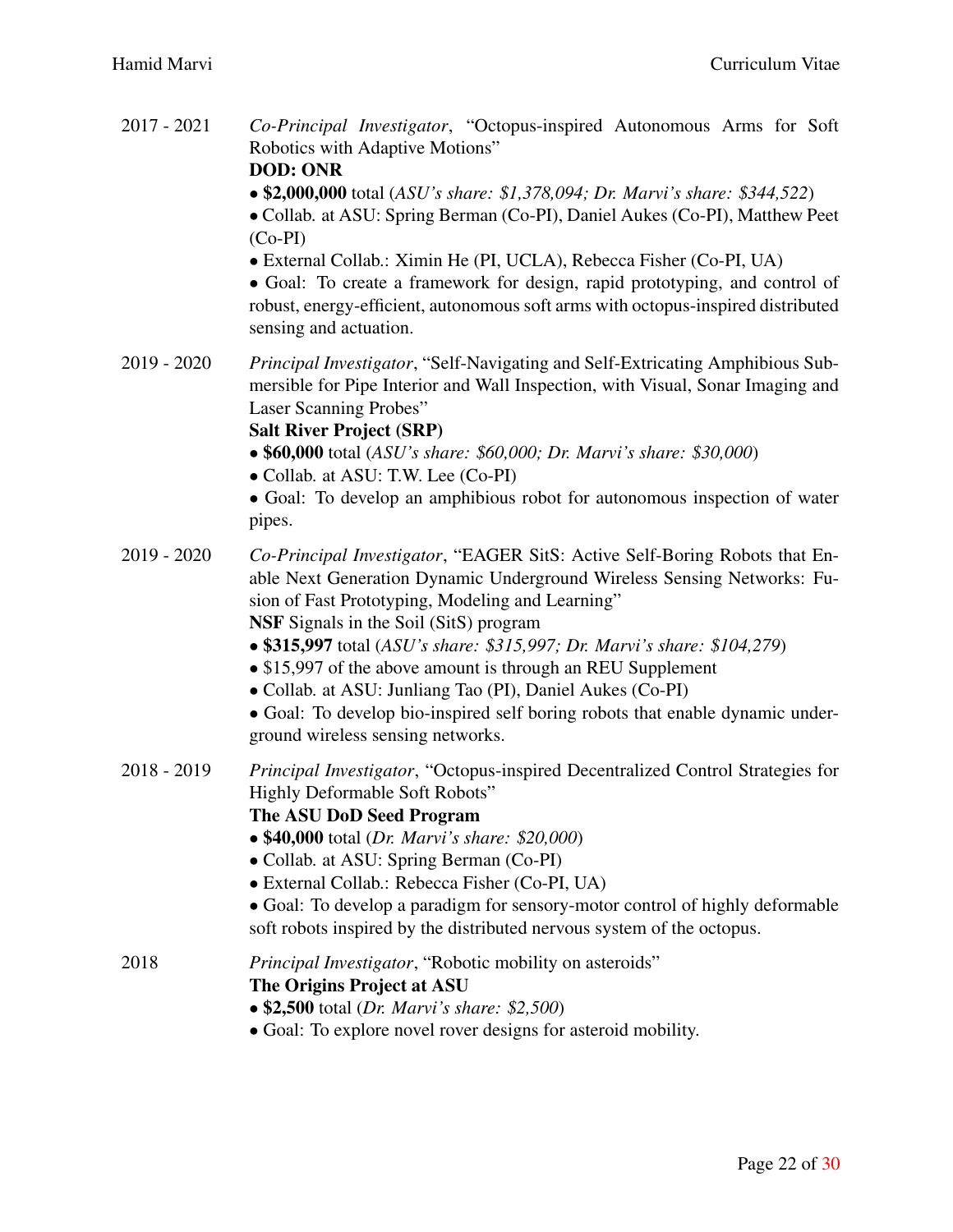| 2018 | Principal Investigator, "Bio-inspired ideas for addressing semi-conductor in-<br>dustry needs'                                                                                           |
|------|------------------------------------------------------------------------------------------------------------------------------------------------------------------------------------------|
|      | <b>The Kern Family Foundation</b>                                                                                                                                                        |
|      | • \$12,000 total (Dr. Marvi's share: \$12,000)                                                                                                                                           |
|      | • Goal: To supervise teams of students seeking bio-inspired robotics solutions<br>to address some of the challenging semi-conductor industry needs regarding<br>silicon wafer packaging. |
| 2017 | <i>Principal Investigator,</i> "Bio-inspired robotics for addressing local industry<br>needs"                                                                                            |
|      | <b>The Kern Family Foundation</b>                                                                                                                                                        |
|      | • \$11,997 total (Dr. Marvi's share: \$11,997)                                                                                                                                           |
|      | • Goal: To seek bio-inspired robotics solutions for addressing some of the chal-                                                                                                         |
|      | lenging industrial needs through student projects.                                                                                                                                       |

# SELECTED PRESS COVERAGE

|                                                                                                                                                  | <b>University Media</b>                                                                                                        |                                                                                                                                  |
|--------------------------------------------------------------------------------------------------------------------------------------------------|--------------------------------------------------------------------------------------------------------------------------------|----------------------------------------------------------------------------------------------------------------------------------|
| • Full Circle (ASU)<br>• Office of the GT President<br>• UA Alumni Magazine                                                                      | • The Tartan (CMU)<br>• GT News Room                                                                                           | • CMU News<br>• GT Alumni Magazine                                                                                               |
|                                                                                                                                                  | <b>Scientific Media</b>                                                                                                        |                                                                                                                                  |
| • Science Magazine<br>• Thomson Reuters<br>• IEEE Spectrum<br>• Physics Central<br>• Inside Science<br>$\bullet$ CNET<br>• Advanced Science News | $\bullet$ EurekAlert<br>• Scientific American<br>• Popular Science<br>• APS News<br>• Inside Science TV<br>• World of Robotics | • Science News<br>• Christian Science Monitor<br>• National Geographic<br>• New Scientist<br>$\bullet$ Gizmag<br>• Science Daily |
|                                                                                                                                                  | <b>Popular Media</b>                                                                                                           |                                                                                                                                  |
| • New York Times<br>$\bullet$ Reuters<br>• Daily Mail<br>• Voice of America<br>• Smart Planet<br>• The State Press                               | • Los Angles Times<br>• BBC News<br>• Yahoo News<br>• Discovery News<br>• World Daily                                          | • Washington Post<br>• Sky News<br>$\bullet$ MSNBC<br>• Discovery Channel Canada<br>• The Daily Globe                            |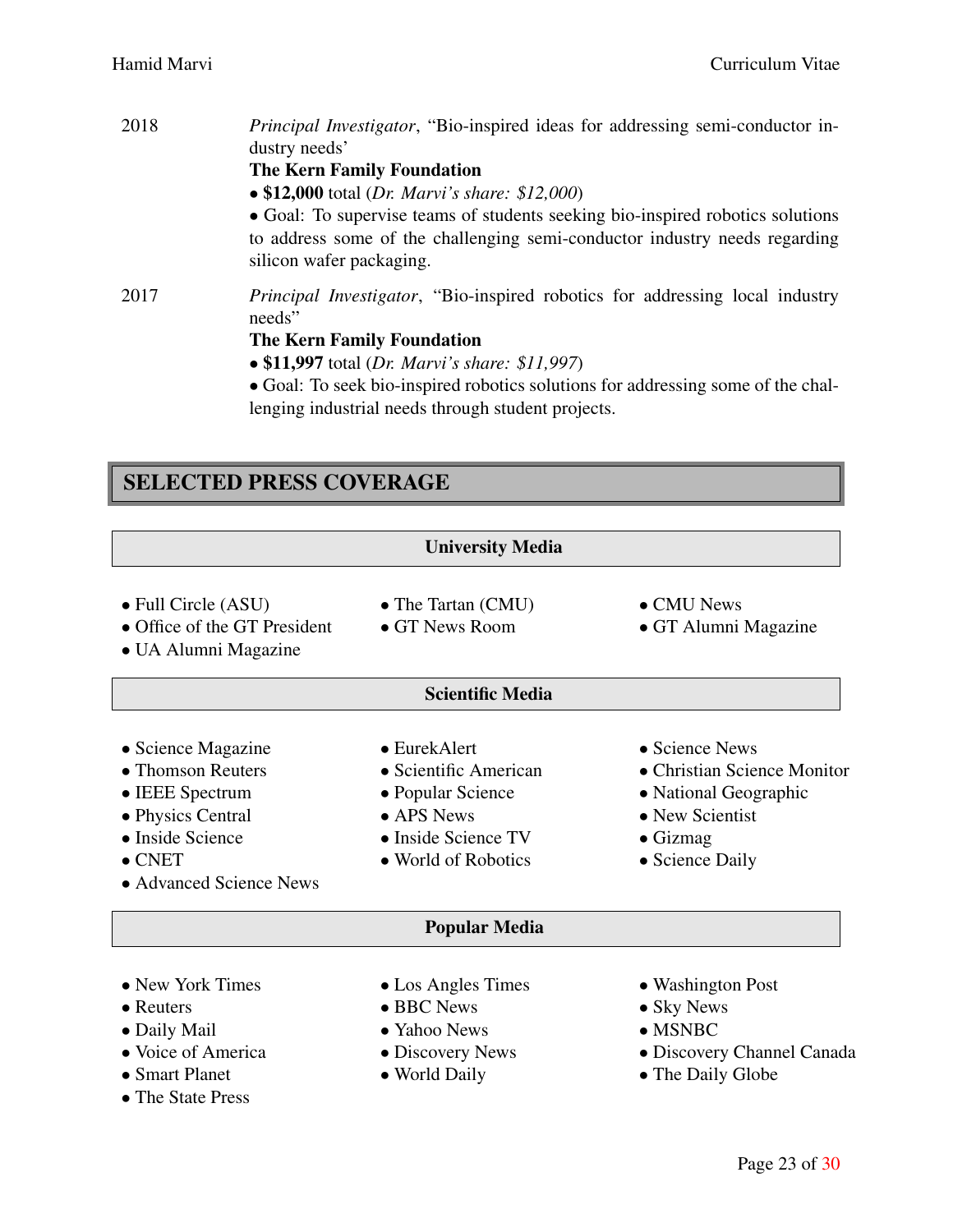# TEACHING and MENTORING

# COURSES TAUGHT

# Summary of Teaching:

Undergraduate Courses Taught, including New Course Development: 2 Graduate Courses Taught, including New Course Development: 2 Average Teaching Evaluation Score for Undergraduate Courses taught at ASU: 4.38/5.00 Average Teaching Evaluation Score for Graduate Courses taught at ASU: 4.58/5.00

| At ASU                             |                                                                                                                                                                                                                                                                                                                       |
|------------------------------------|-----------------------------------------------------------------------------------------------------------------------------------------------------------------------------------------------------------------------------------------------------------------------------------------------------------------------|
| $F'16$ ,<br>$F'17$ ,<br>F'18, F'19 | Instructor, "ASU 101-MEE: The ASU Experience,"                                                                                                                                                                                                                                                                        |
|                                    | Mechanical Engineering, Arizona State University, Tempe, AZ<br>• Undergraduate course on skills for academic and professional success, engi-<br>neering ethics, and an introduction to Mechanical Engineering.<br>• Enrollment: 21 students in F'16; 18 students in F'17; 19 students in F'18; 20<br>students in F'19 |
| $F'16$ ,<br>$F'17$ ,<br>S'18       | <b>Instructor, "MAE 318: System Dynamics and Control,"</b>                                                                                                                                                                                                                                                            |
|                                    | Mechanical and Aerospace Engineering, Arizona State University, Tempe, AZ<br>· Undergraduate course on feedback control systems; includes laboratory com-<br>ponent.                                                                                                                                                  |
|                                    | • Enrollment: 98 students in $F'16$ ; 41 students in $F'17$ ; 60 students in $S'18$                                                                                                                                                                                                                                   |
| F'15, F'18,<br>F'19, S'20          | Instructor, "MAE 547: Modeling and Control of Robots,"                                                                                                                                                                                                                                                                |
|                                    | Mechanical and Aerospace Engineering, Arizona State University, Tempe, AZ<br>• Graduate course on theory and methods applied to the modeling and control<br>of robots.                                                                                                                                                |
|                                    | • Enrollment: 51 students in $F'15$ ; 65 students in $F'18$ ; 96 students in $F'19$ ; 55<br>students in S'20                                                                                                                                                                                                          |
| S'17                               | Instructor, "MAE 598: Bio-inspired Robotics,"<br>Mechanical and Aerospace Engineering, Arizona State University, Tempe, AZ<br>• Graduate course on animal locomotion and robots inspired by nature.<br>• Enrollment: 24 students                                                                                      |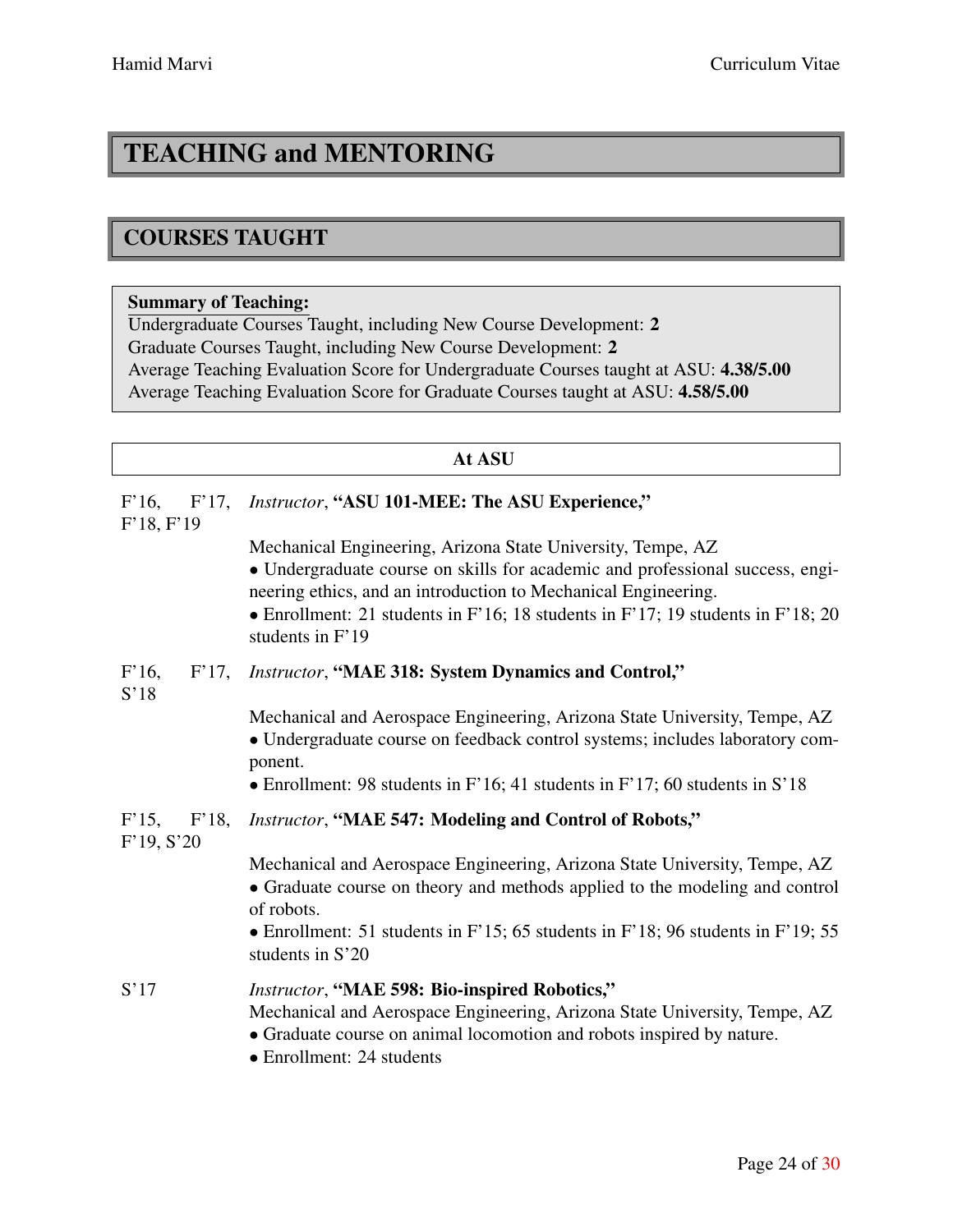#### Before ASU

F'14 *Instructor*, "24676-A (42641-A): Bio-inspired Robotics," Mechanical and Biomedical Engineering, Carnegie Mellon University, Pittsburgh, PA

*•* Graduate course on animal locomotion and robots inspired by nature.

*•* Enrollment: 35 students

# MENTORING

#### Summary of Mentoring:

Postdoctoral Associates (Current): 2 Ph.D. Students Graduated: 3 Ph.D. Students Current: 2 M.S. Thesis Students Graduated: 6 M.S. Thesis Students Current: 4 M.S. Project Students Graduated: 7 M.S. Project Students Current: 3 Undergraduate Students (Research; Total): 39 HighSchool Students (Research; Total): 3 Student Fellowships and Awards: 13 ASU Master's Opportunity for Research in Engineering (MORE) Awards: 9 ASU Fulton Undergraduate Research Initiative (FURI) Awards: 28

# Note:

Underline indicates individuals currently advised.

*∗* Asterisk indicates individuals funded by a grant on which Prof. Marvi is a PI/Co-PI.

#### Postdoctoral Associates

| $F'20$ - Pres.   | Hosain Bagheri*, Arizona State University, Tempe, AZ, Mechanical Engineer-       |
|------------------|----------------------------------------------------------------------------------|
| $Sum'21$ - Pres. | 1ng<br>Mahdi Ilami*, Arizona State University, Tempe, AZ, Mechanical Engineering |

# Visiting Scholars

| $F'19$ - Pres. | Zhong Huang, Ph.D. Student at Tianjin University, Tianjin, China              |
|----------------|-------------------------------------------------------------------------------|
| $F'18 - F'19.$ | Prof. Borhan Beigzadeh, Associate Professor at Iran University of Science and |
|                | Technology, Tehran, Iran                                                      |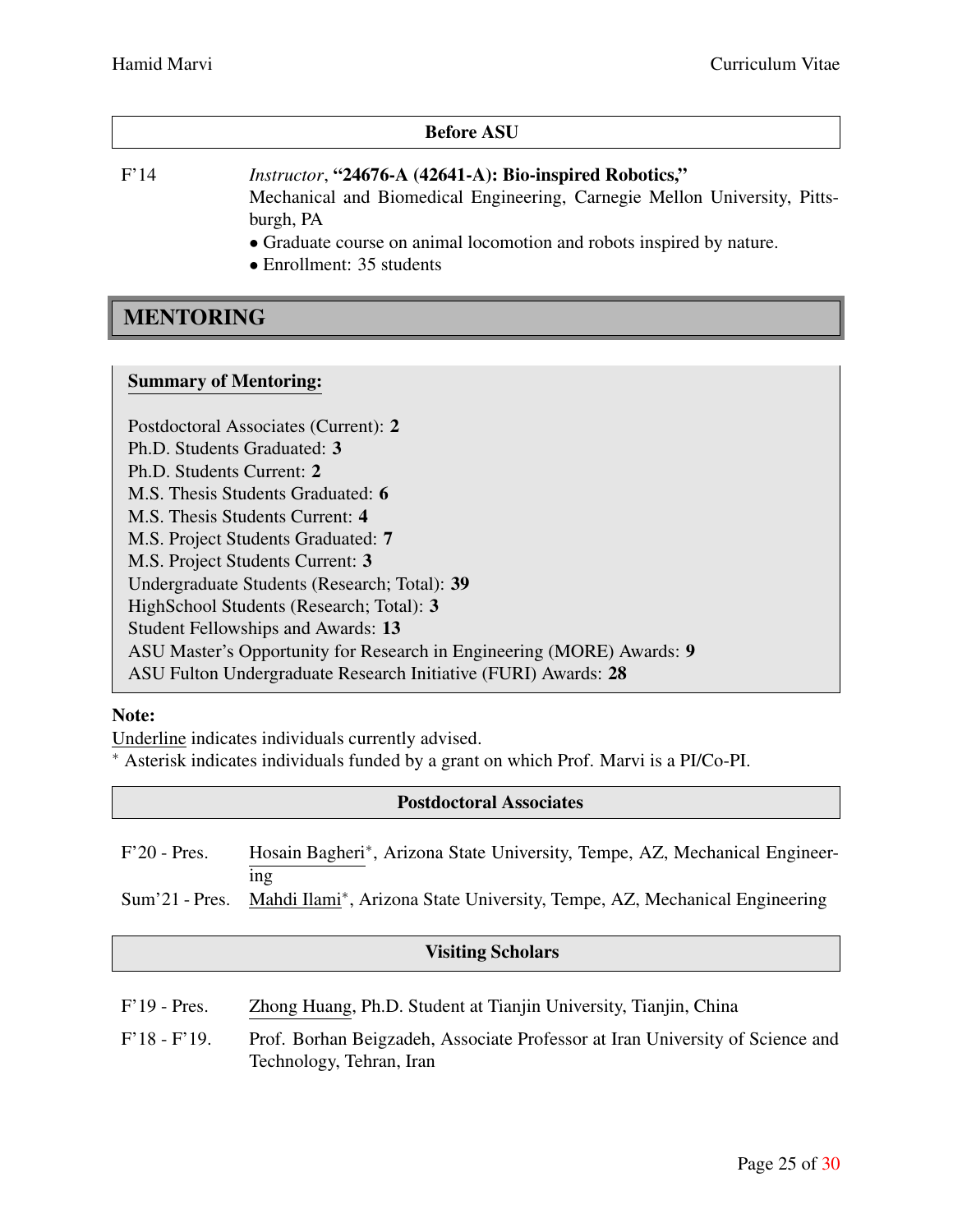# Ph.D. Students

| <b>As Primary Advisor</b> |                                                                                                                                                                                                                                                                                                                                                                                                                                                                              |  |
|---------------------------|------------------------------------------------------------------------------------------------------------------------------------------------------------------------------------------------------------------------------------------------------------------------------------------------------------------------------------------------------------------------------------------------------------------------------------------------------------------------------|--|
| $S'20$ - Pres.            | Olga Skowronek*, Arizona State University, Tempe, AZ, Mechanical Engineer-<br>ing<br>• ASU Dean's Fellowship (F'18-F'22)<br>• Honorable Mention, NSF Graduate Research Fellowship Program (S'20)<br>$\bullet$ Degree expected: F'22                                                                                                                                                                                                                                          |  |
| $F'18$ - Pres.            | Reza Ahmed*, Arizona State University, Tempe, AZ, Mechanical Engineering<br>• ARCS Scholarship (F'21-S'22)<br>• ASU Dean's Fellowship (F'18-F'22)<br>• Degree expected: $F'22$                                                                                                                                                                                                                                                                                               |  |
| $S'16 - Sum'21$           | Mahdi Ilami, Arizona State University, Tempe, AZ, Mechanical Engineering<br>• ASU GPSA Outstanding Graduate Research Award (S'20)<br>• ASU Graduate College Completion Fellowship (F'20-S'21)<br>• Degree expected: Sum'21<br>• Graduated: Sum'21; Now a Postdoctoral Associate at ASU                                                                                                                                                                                       |  |
| $S'16 - F'20$             | Hosain Bagheri, Arizona State University, Tempe, AZ, Mechanical Engineering<br>• ASU GPSA Travel Award (Sum'17, S'18)<br>• Thesis: "Bioinspired Interactions with Complex Granular and Aquatic Envi-<br>ronments"<br>• Graduated: F'20; Now a Postdoctoral Associate at ASU                                                                                                                                                                                                  |  |
| Sum'16<br>F'19.           | Andrew Thoesen, Arizona State University, Tempe, AZ, Mechanical Engineer-<br>ing<br>• Keynote Speaker at TEDx ASU (S'18)<br>• ASU-NASA SpaceGrant Fellowship (S'18)<br>• ASU GPSA Travel Award (S'18)<br>• IEEE ICRA Travel Award (S'18)<br>• 2nd Place, Simulating Reality Contest by MSC Adams, University Category<br>(S'17)<br>• ASU GPSA Teaching Award (S'17)<br>• ASU Best Teaching Assistant Award (S'16)<br>• Thesis: "Helically Driven Dynamics in Granular Media" |  |

*•* Graduated: F'19; Now at Exponent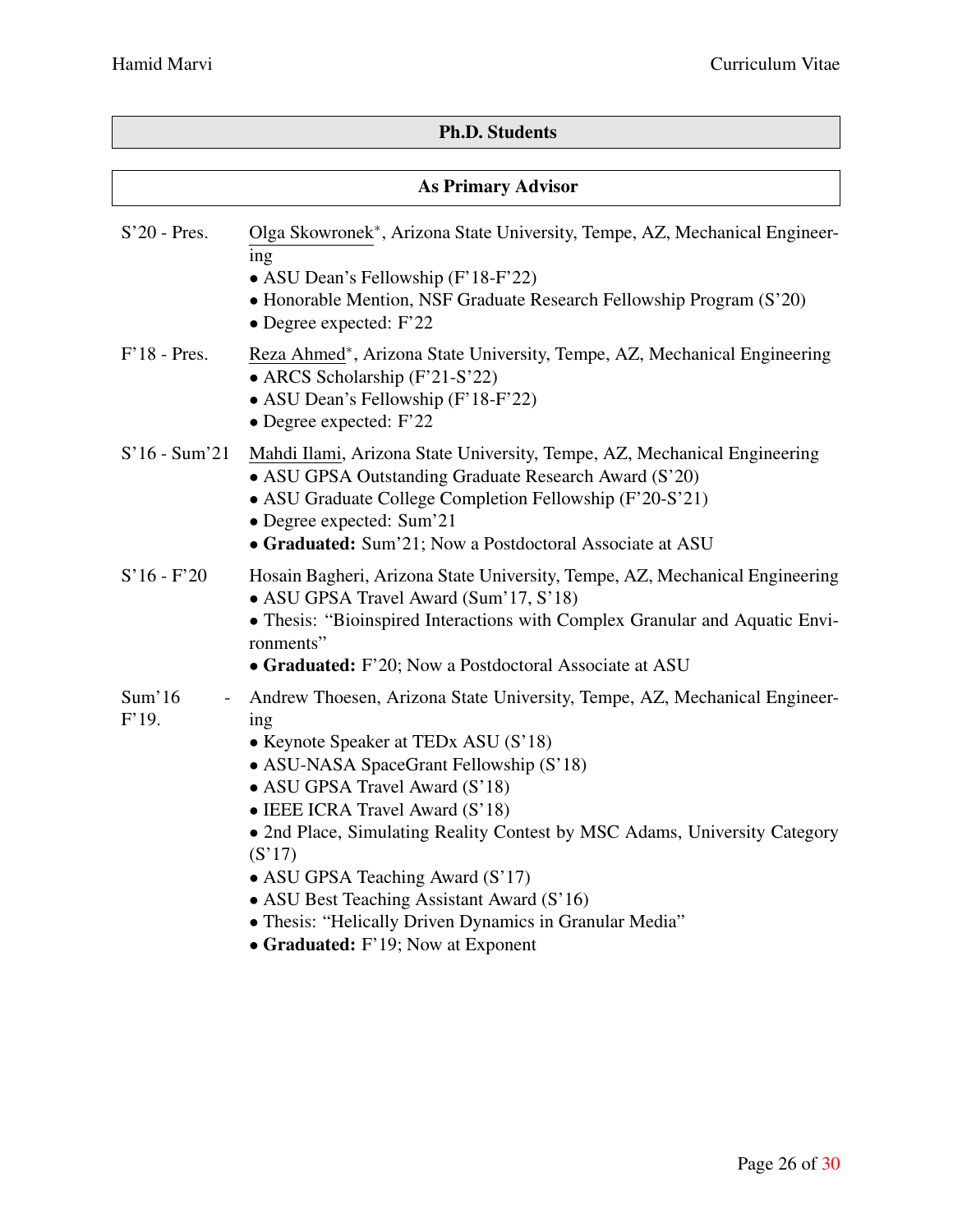# **SERVICE**

# Summary of Professional Activities and Service:

Associate Editor for 1 peer-reviewed journal Guest Editor for 1 peer-reviewed journal 1 International conference committee 6 International and 1 national conference sessions organized/co-organized 7 International and 1 national conference sessions chaired/co-chaired Member of Editorial Board: 1 Peer Reviewer for 2 Book Proposals Peer Reviewer for 21 Journals Proposal Review Service for 2 Funding Agency 1 ASU-level Committee, 1 Engineering School-level Committee and 2 Program-level Committees Member of 3 Faculty Search Committees

# External Service

| 2021 - Pres.   | Associate Editor, Journal of Field Robotics.                                                                                                                                                            |
|----------------|---------------------------------------------------------------------------------------------------------------------------------------------------------------------------------------------------------|
| $2020$ - Pres. | Topic Editor, Robotics Journal.                                                                                                                                                                         |
| 2020 - Pres.   | <i>International Advisory Board, Journal of Advanced Intelligent Systems.</i>                                                                                                                           |
| 2020 - Pres.   | Guest Editor, Journal of Advanced Intelligent Systems, Special Issue on Space<br>Robotics.                                                                                                              |
| 2019 - Pres.   | Member, Mechatronics Technical Committee, American Society of Mechanical<br>Engineers.                                                                                                                  |
| 2018 - Pres.   | <i>Review Editor of the Editorial Board of Soft Robotics, Journal of Frontiers in</i><br>Robotics and AI.                                                                                               |
| Oct. 2020      | Co-organizer and Faculty Chair, Full day tutorial on "Bio-Inspired Robotics"<br>at IEEE-IROS, Las Vegas, NV.                                                                                            |
| Sep. 2020      | Technical Committee Member, The 2nd International Conference on Mechani-<br>cal Engineering and Vehicle Engineering (MEVE 2020), Nanjing, China.                                                        |
| June 2020      | <i>Co-organizer and Co-chair</i> , Full day workshop on "Opportunities and Chal-<br>lenges in Space Robotics" at IEEE-ICRA, Paris, France. (Meeting will be held<br>virtually due to COVID-19 outbreak) |
| 2020           | Associate Editor, 8th IEEE RAS/EMBS International Conference on Biomedi-<br>cal Robotics and Biomechatronics (BioRob 2020), New York, NY.                                                               |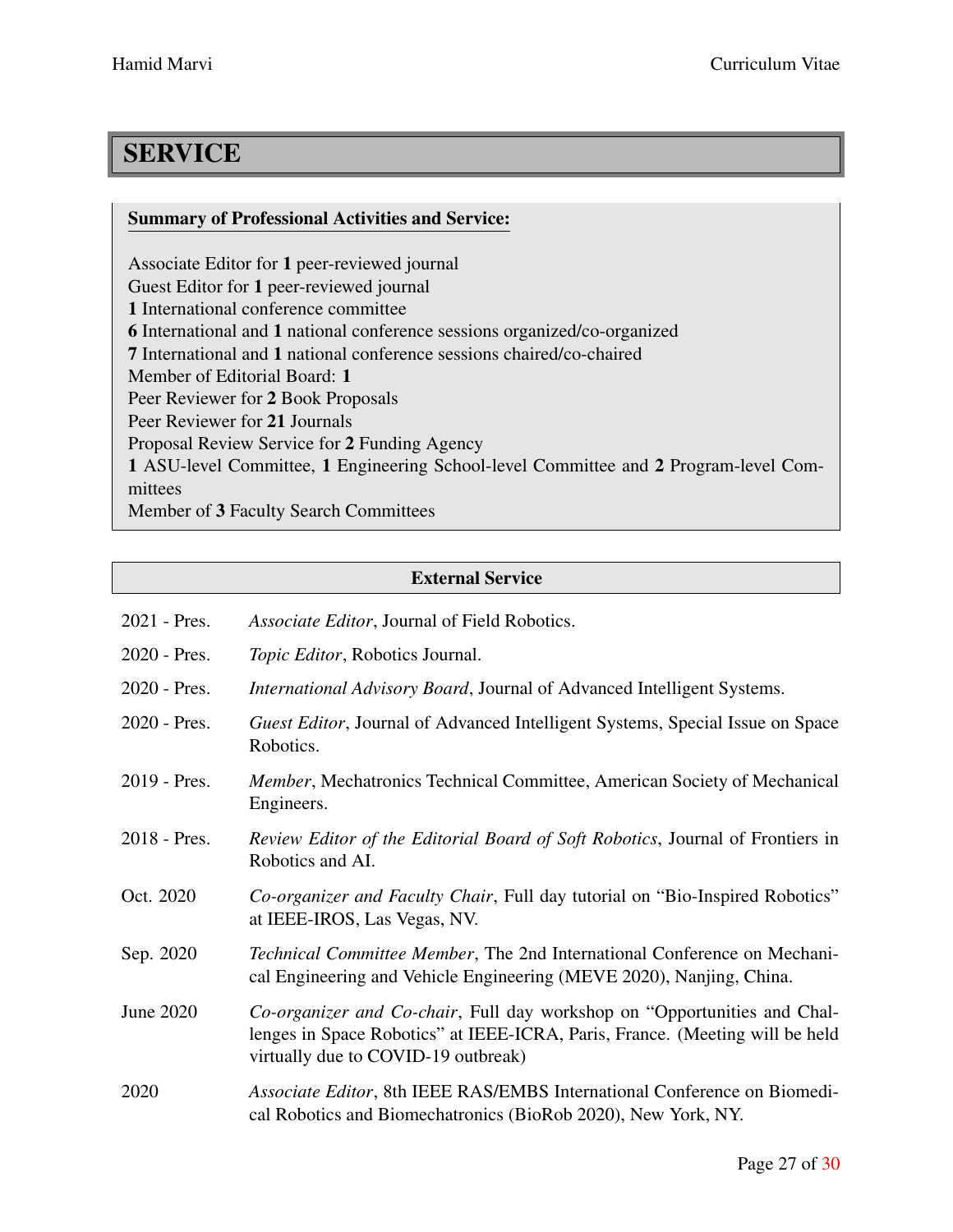$\overline{1}$ 

| 2019 - 2020      | Guest Editor, Journal of Advanced Intelligent Systems, Special Issue on Soft<br>Robotics.                                                                                    |
|------------------|------------------------------------------------------------------------------------------------------------------------------------------------------------------------------|
| May 2019         | Co-organizer and Co-chair, Full day workshop on "Opportunities and Chal-<br>lenges in Soft Robotics Across Length Scales" at IEEE-ICRA, Montreal,<br>Canada.                 |
| Jan. 2019        | Judge, Elizabeth Adkins-Regan Best Student Poster competition, Society for<br>Integrative and Comparative Biology, Tampa, FL.                                                |
| Jan. 2019        | Judge, Student Presentations for the Division of Invertebrate Zoology, Society<br>for Integrative and Comparative Biology, Tampa, FL.                                        |
| <b>July 2018</b> | Co-organizer and Chair, Full day workshop on "Granular Media Modeling and<br>Simulation Techniques" at 13th World Congress on Computational Mechanics,<br>New York City, NY. |
| Sep. 2017        | Co-organizer and Co-chair, Full day workshop on "Robotic-inspired Biology"<br>at IEEE-IROS, Vancouver, Canada.                                                               |
| Jan. 2017        | Robot Design Judge, FIRST Lego League state tournament, Tempe, AZ.                                                                                                           |
| June 2016        | Session Co-chair, 2nd World Congress on Automation and Robotics, Philadel-<br>phia, PA.                                                                                      |
| May 2016         | Grand Award Judge, The Intel International Science and Engineering Fair (Intel<br>ISEF), Phoenix, AZ.                                                                        |
| May 2015         | Co-organizer and Co-chair, Full day workshop on "Robotic-inspired Biology"<br>at IEEE-ICRA, Seattle, WA.                                                                     |
| <b>July 2014</b> | Organizer and Chair, Mini-symposium entitled "The Role of Functional Sur-<br>faces on Animal Locomotion" at SIAM Annual Meeting, Chicago, IL.                                |

| <b>Book Reviewer</b>                                                                                                                                |                                                                                           |                                                                                                                                                                              |  |  |
|-----------------------------------------------------------------------------------------------------------------------------------------------------|-------------------------------------------------------------------------------------------|------------------------------------------------------------------------------------------------------------------------------------------------------------------------------|--|--|
| • Cambridge University Press                                                                                                                        | $\bullet$ Elsevier                                                                        |                                                                                                                                                                              |  |  |
| <b>Journal Paper Reviewer</b>                                                                                                                       |                                                                                           |                                                                                                                                                                              |  |  |
| • Science Robotics<br>• Advanced Materials<br>• Journal of Soft Robotics<br>• Extreme Mechanics Letters<br>• Journal of the Royal Society Interface | • Nature Communications<br>• Advanced Science<br>$\bullet$ Robotica<br>$\bullet$ PLOS ONE | • Nature Scientific Reports<br>• IEEE Transaction on Robotics<br>• Bioinspiration and Biomimetics<br>• Beilstein Journal of Nanotechnology<br>• Advanced Intelligent Systems |  |  |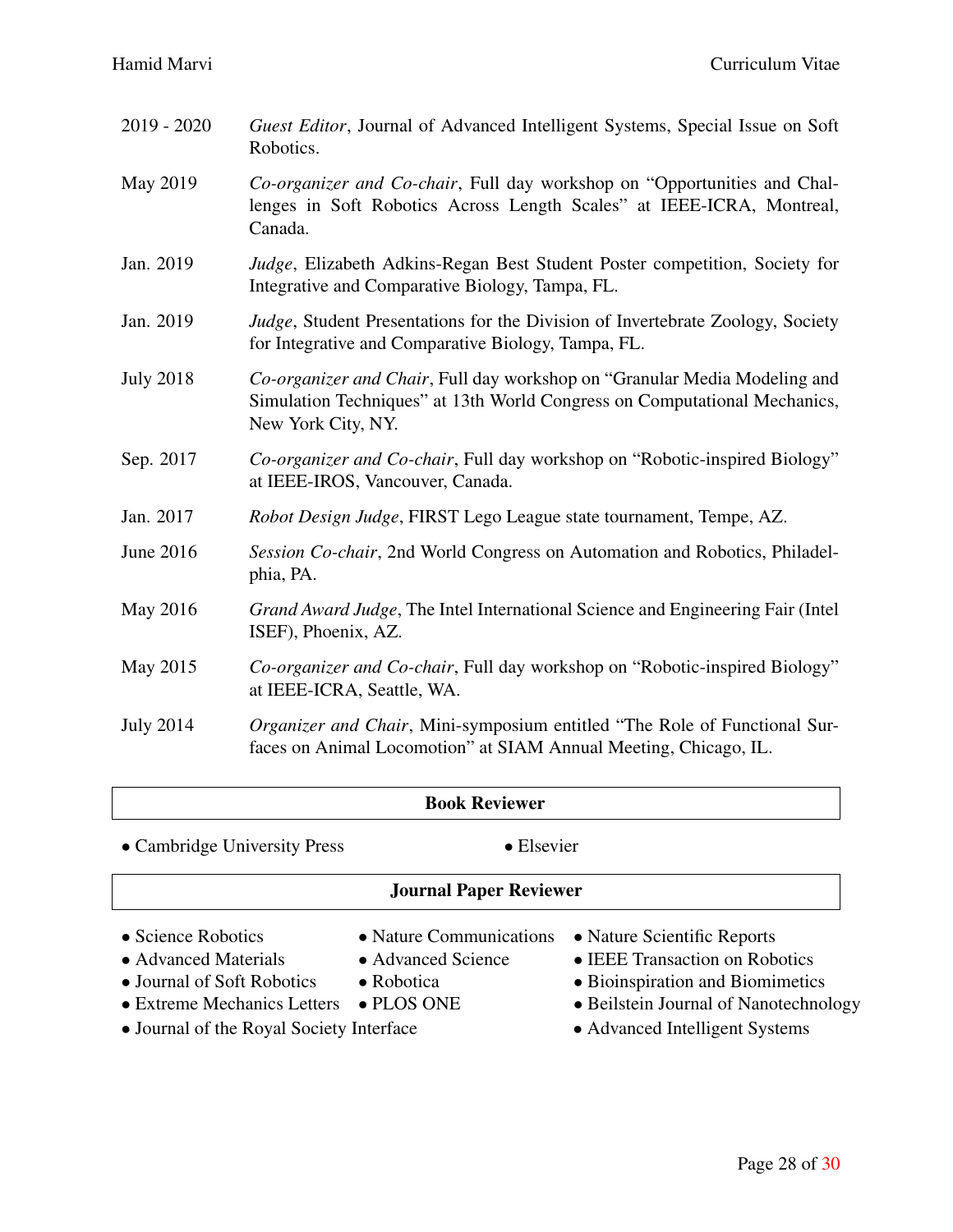- *•* IEEE Robotics and Automation Magazine
- *•* ASME Journal of Mechanisms and Robotics
- *•* Journal of Applied Bionics and Biomechanics
- Journal of Composite Science and Technology
- *•* International Journal of Advanced Robotic Systems
- *•* Journal of Intelligent Material Systems and Structures
- *•* Journal of Geotechnical and Geoenvironmental Engineering

# Conference Paper Reviewer

- *•* IEEE International Conference on Intelligent Robots and Systems (IROS)
- IEEE International Conference on Soft Robotics (RoboSoft)
- *•* IEEE International Conference on Robotics and Automation (ICRA)
- *•* ASME Dynamic Systems and Control Conference (DSCC)
- *•* International Conference on Advanced Robotics (ICAR)

# Proposal Reviewer

- *•* Army Research Office (ARO), Engineering Sciences Directorate, 2020
- National Science Foundation, Dynamics, Controls and System Diagnostics (DCSD) Panel, 2016 and 2017
- *•* National Science Foundation, National Robotics Initiative (NRI) Panel, 2016

# Professional Affiliations

- *•* American Society of Mechanical Engineers (ASME)
- *•* Institute of Electrical and Electronics Engineers (IEEE)
- American Association for the Advancement of Science (AAAS)
- American Physical Society (APS)
- Society for Integrative and Comparative Biology (SICB)

# Internal Service

# **University**

- S'16 Pres. *Member*, Education Advisory Council, Biomimicry Center, Arizona State University, Tempe, AZ.
- F'19 *Reviewer*, Outstanding Faculty Mentor Awards, Graduate College, Arizona State University, Tempe, AZ.

# Ira A. Fulton Schools of Engineering (FSE)